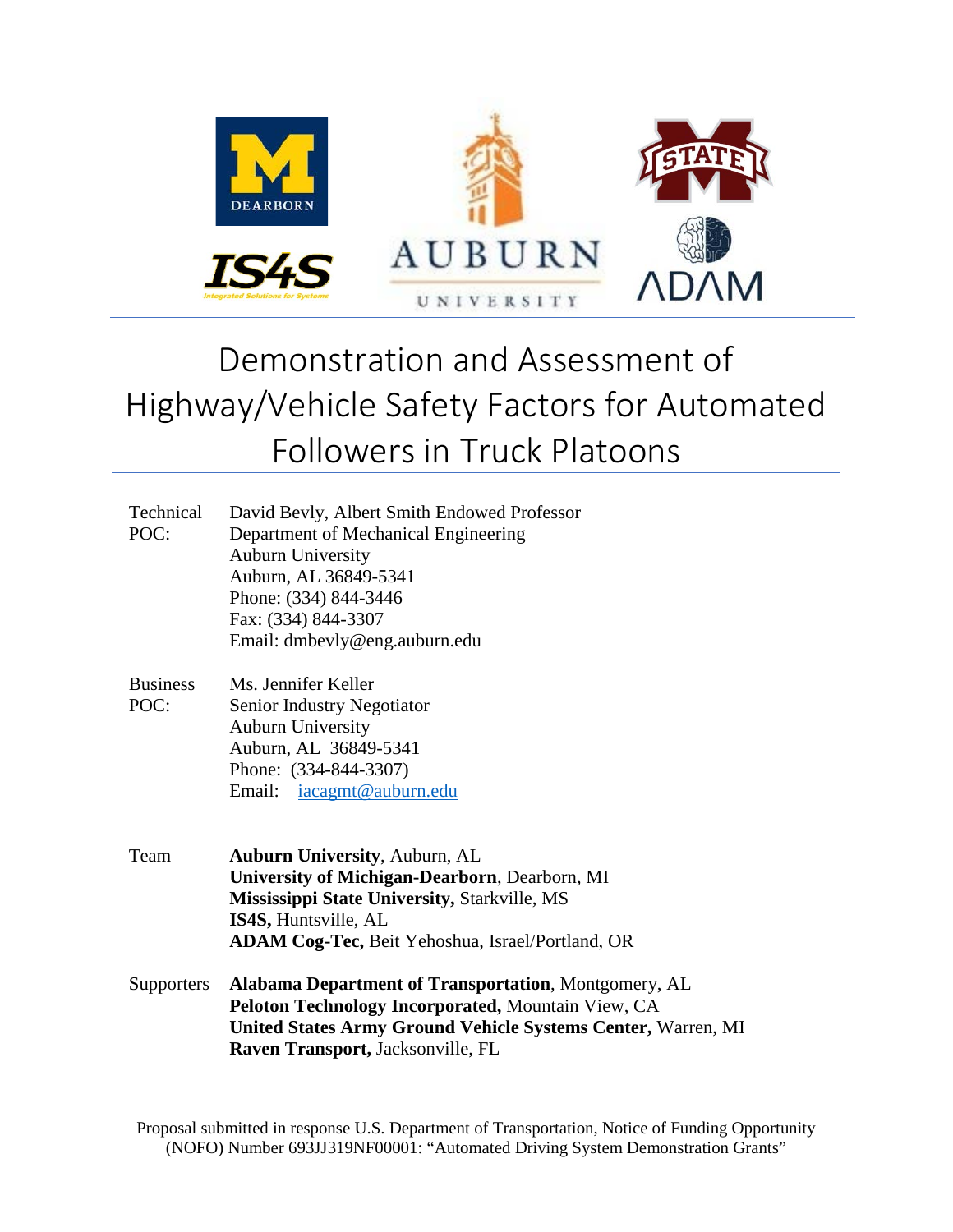OFFICE OF **SPONSORED PROGRAMS** 



OFFICE OF THE VICE PRESIDENT FOR RESEARCH

March 21, 2019

Program Manager U. S. Department of Transportation 1200 New Jersey Avenue, SE Washington, DC 20590

Re: USDOT NOFO Number: 693JJ319NF00001 "Automated Driving System Demonstration Grants"; Title: Assessment of Highway/Vehicle Safety Factors for Automated Followers in Truck Platoons"

Dear Program Manager:

Auburn University is pleased to submit the referenced research proposal in response to USDOT Notice of Funding Opportunity (NOFO) Number 693JJ319NF00001. Dr. David Bevly of the Department of Mechanical Engineering will be leading a team effort for the project. Included in this work effort are four subcontractors and multiple consulting firms who have made a substantial commitment should this project be awarded. The subcontractors are University of Michigan at Dearborn (UMD), Integrated Solutions for Systems (IS4S), Mississippi State University (MSU), and ADAM CogTech. Dr. Bevly's team is a leader in autonomous truck platooning research having already successfully performed several on-road demonstrations. The National Center for Asphalt Technology (NCAT) at Auburn University is also committed to support this project by *providing its 1.7 mile test track for long duration demonstrations at no*cost.

Total estimated funding from USDOT is 4,974,820 over a period of 3 years for the project. Auburn University along with the subcontractors and consultants are committed to a total cost share of \$881,739. AU's cost sharing in amount of \$469,600, including \$100,000 in cash will be for materials and supplies, Principal Investigators' salary, fringe benefits, and unrecovered indirect costs. Auburn University and NCAT are also investing over \$1M toward truck automation at NCAT including the purchase of a truck for long-term autonomous operations and a new autonomous vehicle lab building that will directly benefit this project.

We appreciate the opportunity to work with DOT on this important project. If you have any technical questions regarding this project, please contact Dr. Bevly at (334) 844-3446. Postaward questions of contractual nature should be directed to Ms. Jennifer Keller, Senior Industry Negotiator at (334) 844-4977 or via email at iacagmt@auburn.edu. If any additional information is needed, please do not hesitate to contact us.

Sincerely,

 $\mathscr{D}$  Son

Gene Taylor, Director of Sponsored Programs For Dr. Jennifer Kerpelman, Interim Vice President for Research 310 Samford Hall, Auburn, AL 36849-5131; Telephone: 334-844-4438; Fax: 334-844-5953

www.au.burn..cdu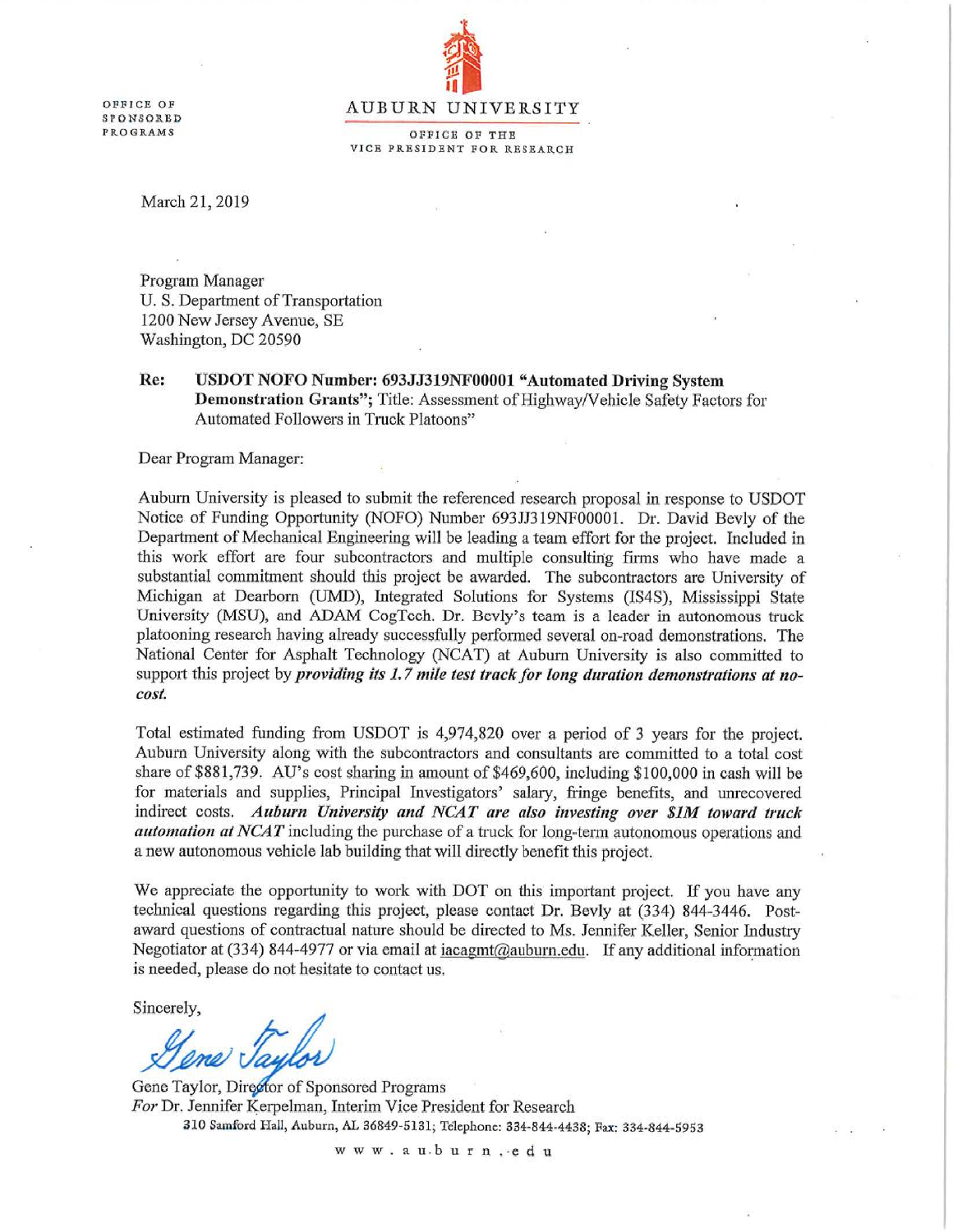## Demonstration and Assessment of Highway/Vehicle Safety Factors for Automated Followers in Truck Platoons

| Table 1.1- Summary Table                              |                                              |  |  |  |  |
|-------------------------------------------------------|----------------------------------------------|--|--|--|--|
| Project Name/Title                                    | Demonstration and Assessment of              |  |  |  |  |
|                                                       | Highway/Vehicle Safety Factors for           |  |  |  |  |
|                                                       | <b>Automated Followers in Truck Platoons</b> |  |  |  |  |
| Eligible Entity Applying to Receive Federal           | Auburn University (Public Academic           |  |  |  |  |
| Funding (Prime Applicant's Legal Name and<br>Address) | Institution)                                 |  |  |  |  |
| Point of Contact (Name/Title; Email; Phone            | David M. Bevly                               |  |  |  |  |
| Number)                                               | Professor                                    |  |  |  |  |
|                                                       | Department of Mechanical Engineering         |  |  |  |  |
|                                                       | Auburn University, AL                        |  |  |  |  |
|                                                       | dmbevly@eng.auburn.edu                       |  |  |  |  |
|                                                       | (334) 844-3446                               |  |  |  |  |
| Proposed Location (State(s) and                       | Alabama, Michigan, Mississippi               |  |  |  |  |
| Municipalities) for the Demonstration                 |                                              |  |  |  |  |
| Proposed Technologies for the                         | Automated Follower Truck Platooning: SAE     |  |  |  |  |
| Demonstration (briefly list)                          | Level 4 truck platoon follower behind an SAE |  |  |  |  |
|                                                       | Level 1 truck platoon leader, operating on   |  |  |  |  |
|                                                       | both interstate highways for long haul and   |  |  |  |  |
|                                                       | lower speed highways for short haul,         |  |  |  |  |
|                                                       | addressing severe driver shortage.           |  |  |  |  |
| Proposed duration of the Demonstration                | 10/01/2019 - 09/30/2022                      |  |  |  |  |
| (period of performance)                               | $(3 \text{ years})$                          |  |  |  |  |
| Federal Funding Amount Requested                      | \$4,974,820                                  |  |  |  |  |
| Non-Federal Cost Share Amount Proposed, if            | \$881,739                                    |  |  |  |  |
| applicable                                            |                                              |  |  |  |  |
|                                                       |                                              |  |  |  |  |
| Total Project Cost (Federal Share + Non-              | \$5,856,559                                  |  |  |  |  |
| Federal Cost Share, if applicable)                    |                                              |  |  |  |  |

## Part 1 – PROJECT NARRATIVE AND TECHNICAL APPROACH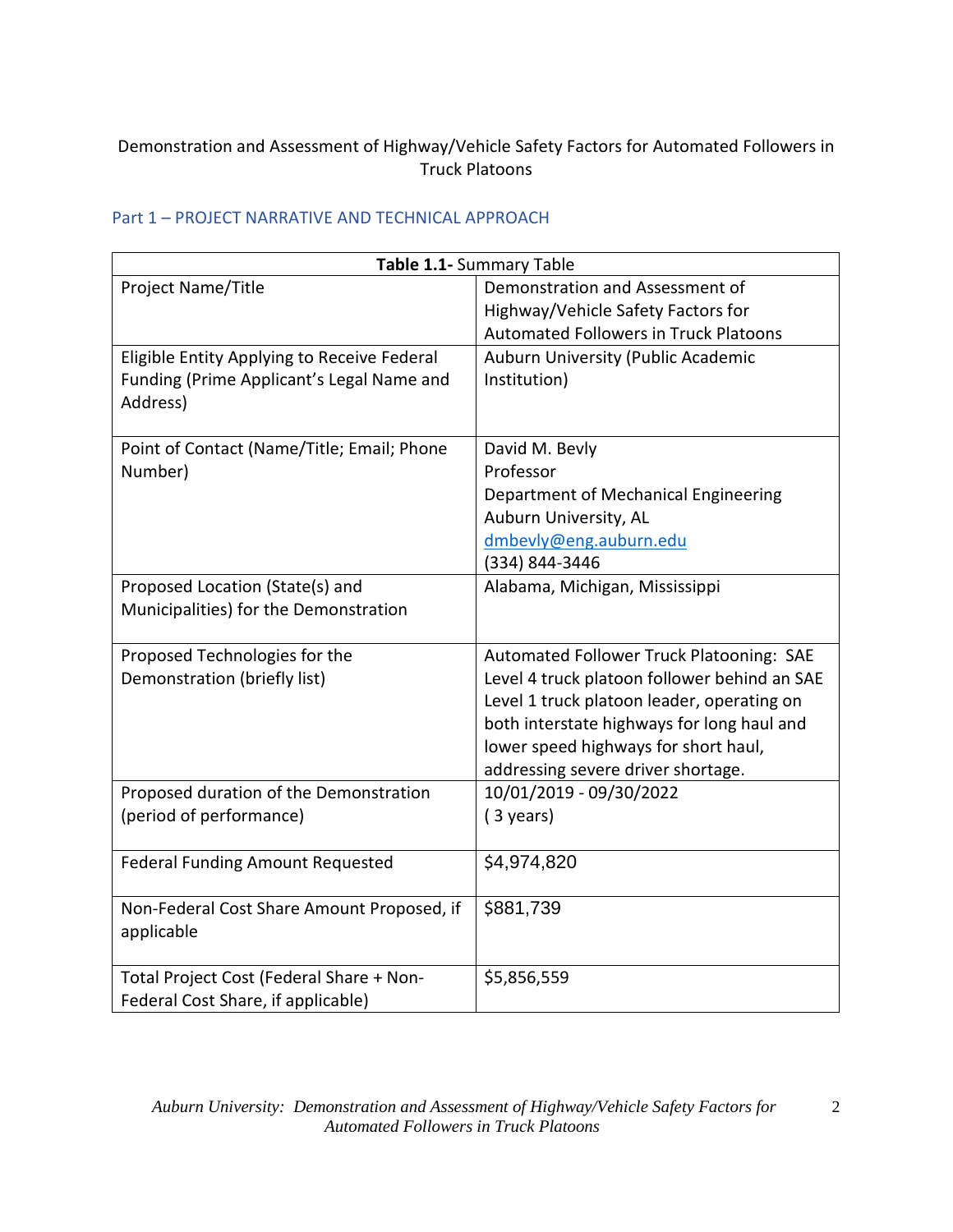#### 1.1. EXECUTIVE SUMMARY

In this demonstration, Auburn University has teamed with leading researchers and experts to assess key safety aspects of emerging truck automation systems, specifically truck platoons with a fully engaged driver in the lead vehicle followed by one or more trucks operating at SAE Level 4 without a driver. While deployment of Level 1 platooning in the U.S. is imminent, technology developers are moving much more slowly (if at all) to implement Automated Follower Truck Platooning (AFTP); at the same time individual Level 4 truck capability is being aggressively pursued by startups. AFTP offers an intermediate capability with similar (or better) economic benefits compared to Level 4 stand-alone trucks but with the vital safety advantage that human is operating the lead vehicle. Society benefits from this conservative safety philosophy while significant increases in freight capacity are gained from the combination of platooning and automated follower operations. Nevertheless, safety and operational aspects should be identified and investigated. The demonstration and research proposed here will hasten the safe deployment of AFTP by collecting/analyzing data and providing greater understanding in key areas of human dynamics, V2V communications, and freeway operations, across the Operational Design Domains (ODD) of limited access divided highway (long haul trucking) and short runs on local two-lane highways for operations such as forest to paper-mill. The driver shortage in both long- and short-haul operations are holding back the U.S. economy and AFTP is one potential nearer-term solution.

It is also important to assess AFTP performance factors over an extended operational period, and the Auburn NCAT track offers a highway-realistic closed-course environment in which a fleet of five trucks are running daily to accelerate pavement wear. Auburn-equipped AFTP trucks will be integrated into this fleet, along with full data collection and sharing, for this extended evaluation.

*Importantly, the aim here is not to assess basic issues related to truck platooning itself (which has legitimately seen substantial study focused on Level 1 truck platooning) but on the specific aspect of highly automated platoon followers.* 

Employing highly capable truck platooning prototypes (built up based on FHWA, DOD, and DOE funding over the last five years), the Auburn team will collect test track and on-road data shared via a public portal, which can support Safety Analysis and Rulemaking within USDOT. Our proposed research and demonstration plan fulfills the Requirements set forth by USDOT, with physical demonstrations of Level 4 automation in differing operational environments, gathering and publicly sharing relevant data in near real time (working through the DOE National Renewable Energy Laboratory LIVEWIRE portal). During the course of the work, in addition to USDOT agencies, we will engage stakeholders in the trucking industry as well as state agencies (DOT as well as enforcement).

Rather than invest substantial development time in creating highly robust Level 4 follower capability – which is properly the domain of downstream commercialization efforts -- our approach will be to field follower trucks which can perform the nominal driving task at Level 4, at the same time relying on highly trained safety drivers to handle any unusual occurrences; this creates a highly feasible and sound technical approach which is not overly complex yet meets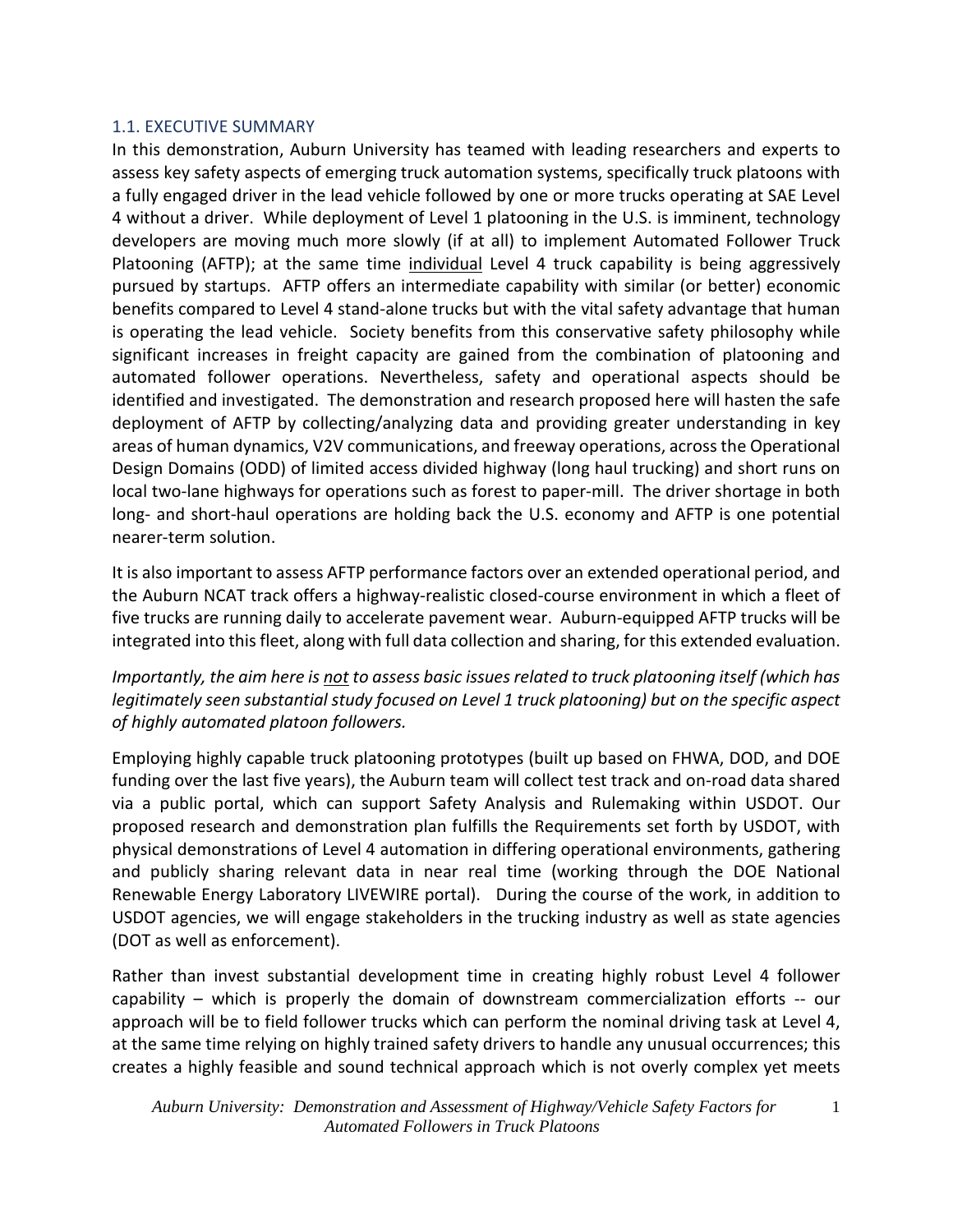research and demonstration needs. As shown in the Part 2: MANAGEMENT, APPROACH, STAFFING, APPROACH; AND CAPABILITIES, the effectiveness of the management, technical approach, qualifications of the proposed project staff, and collective capabilities of the project team have been demonstrated during a steady stream of research, demonstration, and testing projects with DOT, DOE, DOD and commercial clients since the early days of truck platooning commercialization starting in roughly 2013. The trucks have operated extensively in test track environments, as well as on-highway in Alabama, Michigan, and Quebec, Canada.

In summary, given USDOT's intention to "fund a collection of projects that serve a variety of communities, including urban, suburban, and rural environments, and that serve a variety of transportation markets including freight, personal mobility, and public transportation," we fulfill the key aspects of freight operations in rural highways (long and short haul, high and low speed).

*The Auburn team confirms agreement to negotiate and sign a mutually agreeable data sharing agreement with USDOT as a requirement for award.*

#### *1.1.1. Vision*

The Auburn team's vision is to accelerate the transformation of road freight movement via practical automated driving solutions to solve critical safety and economic needs by demonstrating Automated Follower Truck Platooning in operational settings and providing databased assessments of key infrastructure, technical, and human factors to optimize safety.

#### *1.1.2. Goals*

We aim to provide key insights to support preparation and commercialization for safe deployment of AFTP:

- a. Inform state transportation agencies in preparing for AFTP deployment by assessing AFTP factors regarding interactions with other traffic, including potential safety improvements offered by intelligent connected infrastructure
- b. Provide data-based recommendations to guide development of key performance requirements for AFTP in the areas of V2X communications, positioning, connected lateral/longitudinal control, and system robustness
- c. Understand AFTP safety factors regarding lead truck driver responsibilities, driver performance, and driving experience
- d. Assess issues regarding integration of AFTP into current road environments and business settings in which the driver shortage is acute: short haul, medium-low speed (example: forest to sawmill), long haul (interstate highway)
- e. Inform engineering and commercialization of AFTP by working with stakeholders to assess trade-offs /interactions between technology, Operational Design Domain, deployment areas, freight operations, and regulations to outline early deployment scenarios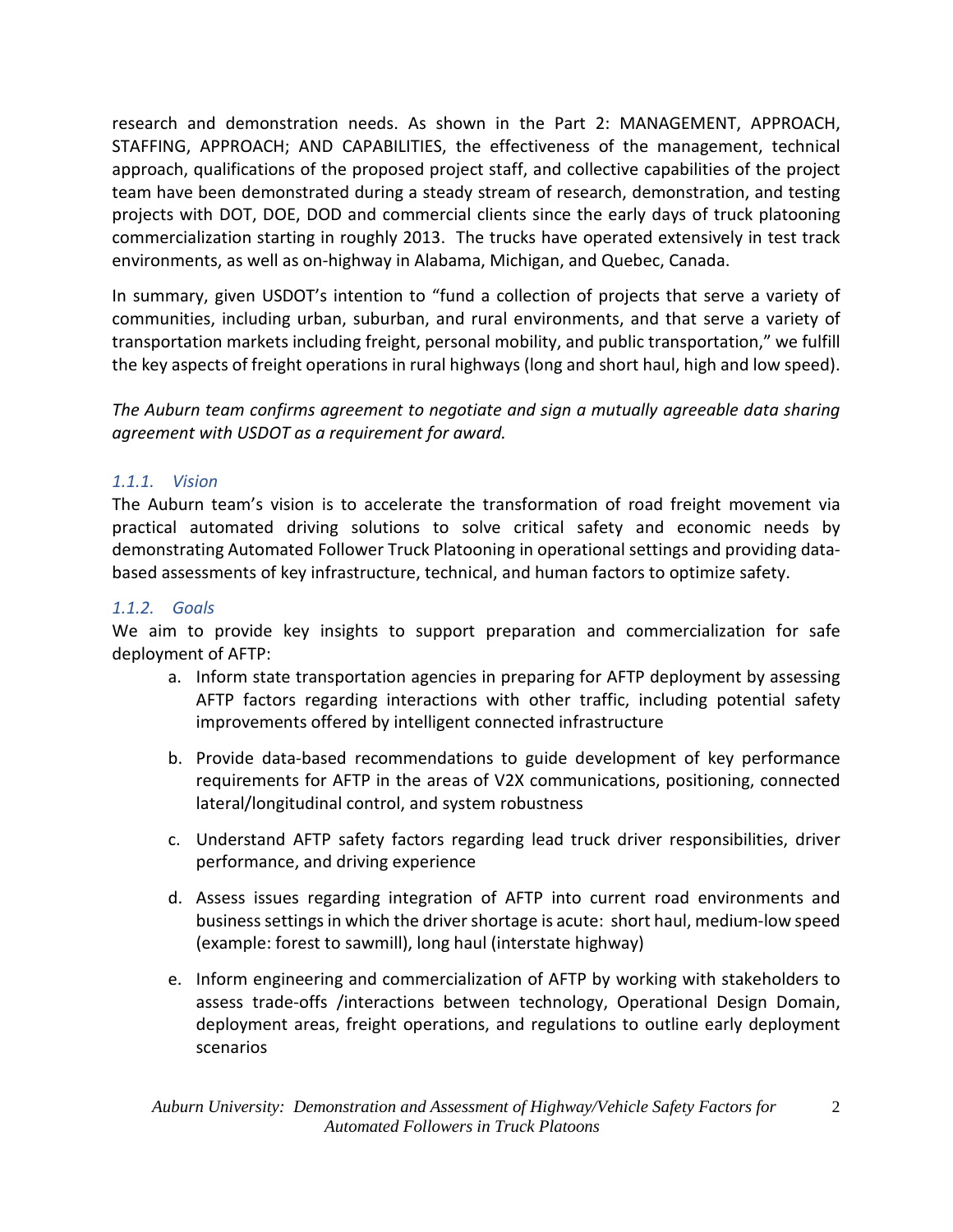## *1.1.3. Objectives*

This project will implement an effective surrogate technical implementation of AFTP for on-road operations as well as a fully automated follower capability for long term evaluation on a closed course. Based on this advanced technical capability, objectives are to:

- a. Understand the degree to which infrastructure sensing/communications (V2X) at freeway interchanges can improve traffic performance of AFTP by providing data to the platoon to assist with maneuver decisions. The team will use computer modeling and simulation to complement real-world testing of AFTP on a highway-realistic section with an equipped interchange.
- b. Understand key human factors aspects of platoon-lead-drivers to a) assess any increased physical/mental stress compared with normal driving situations and SAE Level 1 Platooning and b) assess value/need for continuous driver monitoring from a safety standpoint
- c. Identify issues and opportunities relevant to AFTP fleet operations, based on extensive end-user outreach, supported by data created during demonstrations and long term operations in a highway-realistic closed-course trucking operation.
- d. Create high level DFP system requirements that can support technical approaches for system developers and business planning for fleet operators and shippers
- e. Facilitate effective and early deployment of AFTP by gaining feedback and sharing results via a Stakeholder Advisory Panel to be facilitated by industry experts

#### *1.1.4. Work Areas*

Per discussion of work areas on page 8 of the NOFO, our proposed demonstration will occur on both public roads and test tracks. Within USDOT's list of work areas for Federal funding under the ADS Demonstration Program, our demonstration and evaluation focuses on:

- (NOFO Item a.) Technologies associated with ADS;
- (NOFO Item b.) Advanced communication systems supporting safety and/or mobility, including vehicle-to-vehicle and vehicle-to-infrastructure interoperable communications that benefit ADS integration;
- (NOFO Item c.) Innovative mobility solutions that involve deployment of automated vehicles;
- (NOFO Item e.) Demonstration of shared interoperable fleet of automated vehicles; and
- (NOFO Item f.) Demonstration and validation of exchanges of data that can support and potentially accelerate the safe, efficient, and secure interoperable integration of ADS.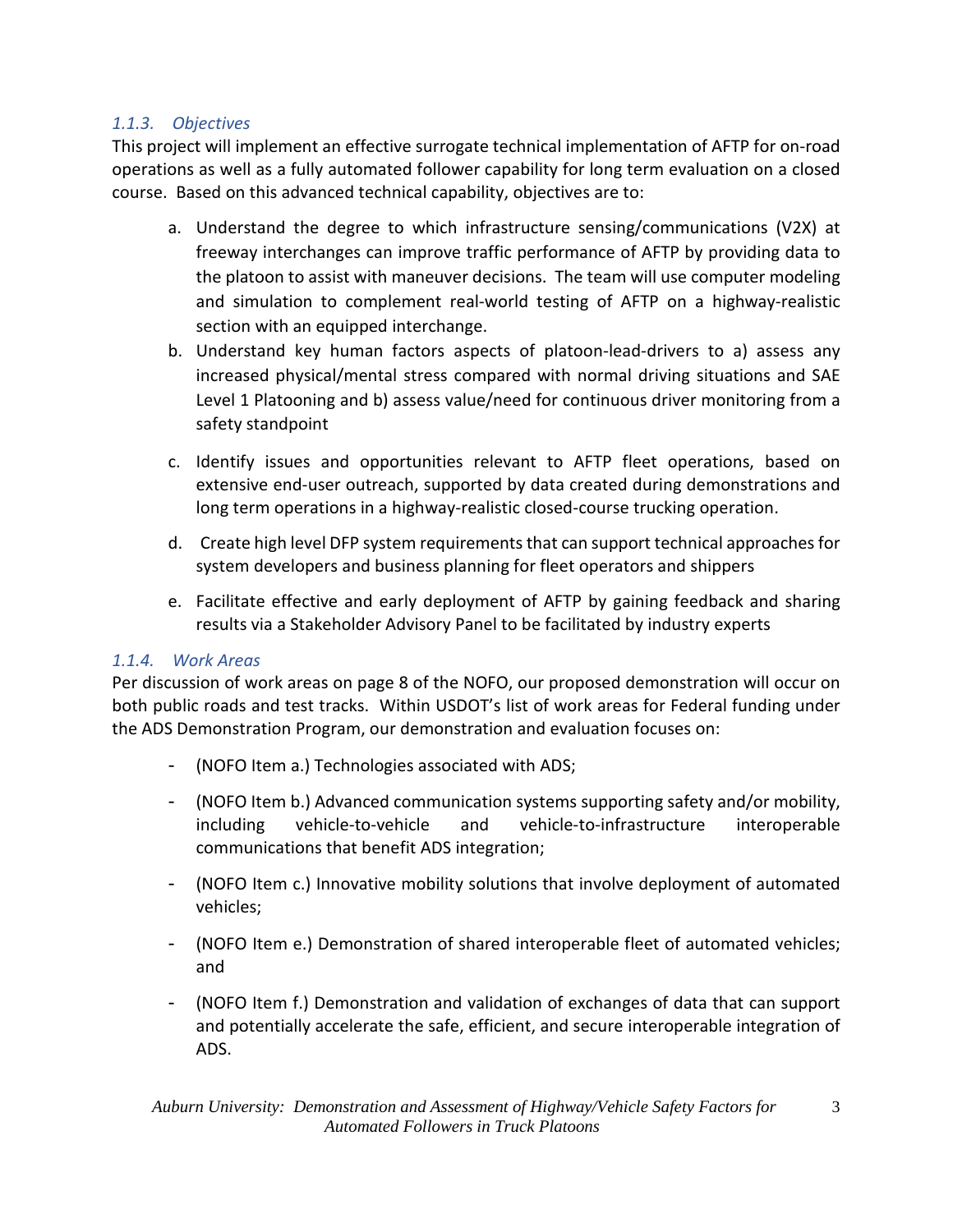# *1.1.5. Key partners, stakeholders, team members, and others proposed to participate*  Core Team

This demonstration project is led by Auburn University, including the GPS and Vehicle Dynamics Laboratory within Mechanical Engineering, Civil Engineering, the School of Forestry, and the National Center for Asphalt Technology. Partners are the University of Michigan-Dearborn, Mississippi State University Center for Advanced Vehicle Systems, IS4S (a vehicle systems integrator with extensive experience with operations and safety validation of truck platooning and automated vehicles), ADAM CogTec (startup in advanced driver monitoring based on artificial intelligence), plus expert consultants Richard Bishop (automated trucking expert, colead of the American Trucking Association's Technology and Maintenance Council Study Group on Automated and Electric Trucks), Michael Cammisa (former regulatory lead at ATA), Michael Britt (former Director of Vehicle Maintenance, UPS: United Parcel Service), and Jan Hellaker (retired from Volvo Trucks, former Director of DriveSweden, now U.S.-based truck automation consultant).

#### Other Participants

We are pleased to have broad support via the stakeholders noted below; these organizations will form the core of our Stakeholder Advisory Panel.

Our proposal has the support of the U.S. Army Ground Vehicle Systems Center (formerly TARDEC) to develop, test, and evaluate Highly Automated Vehicle Platooning, supported by several of our team members. As noted in their Letter of Support, GVSC will provide access to our team to use their automated platooning trucks to enable testing to be conducted with platoons of three or more trucks, as well as provide a military user viewpoint.

Alabama DOT and Mississippi Economic Development Agency have expressed strong support, noting that this project has the potential to accelerate deployment of AFTP and thereby increasing the freight capacity of existing infrastructure and economic activity. These agencies will participate on the Stakeholder Advisory Panel.

In addition to our internal experts, the trucking industry will be represented by Raven Transport (long haul) and East Alabama Paving, Inc. (EAP) (short and long haul). EAP will provide access to tracking and other data on their trucks. Both fleets will also participate on the Stakeholder Advisory Panel.

Peloton Technology will provide perspective to the Research Team based on their extensive experience (technical and human factors) in commercializing Level 1 Driver Assistive Truck Platooning.

#### *1.1.6. Issues and challenges to be addressed*

a. On-road operations, by their nature, will have variability in terms of weather and other traffic. This could make it challenging to collect sufficient data without confounding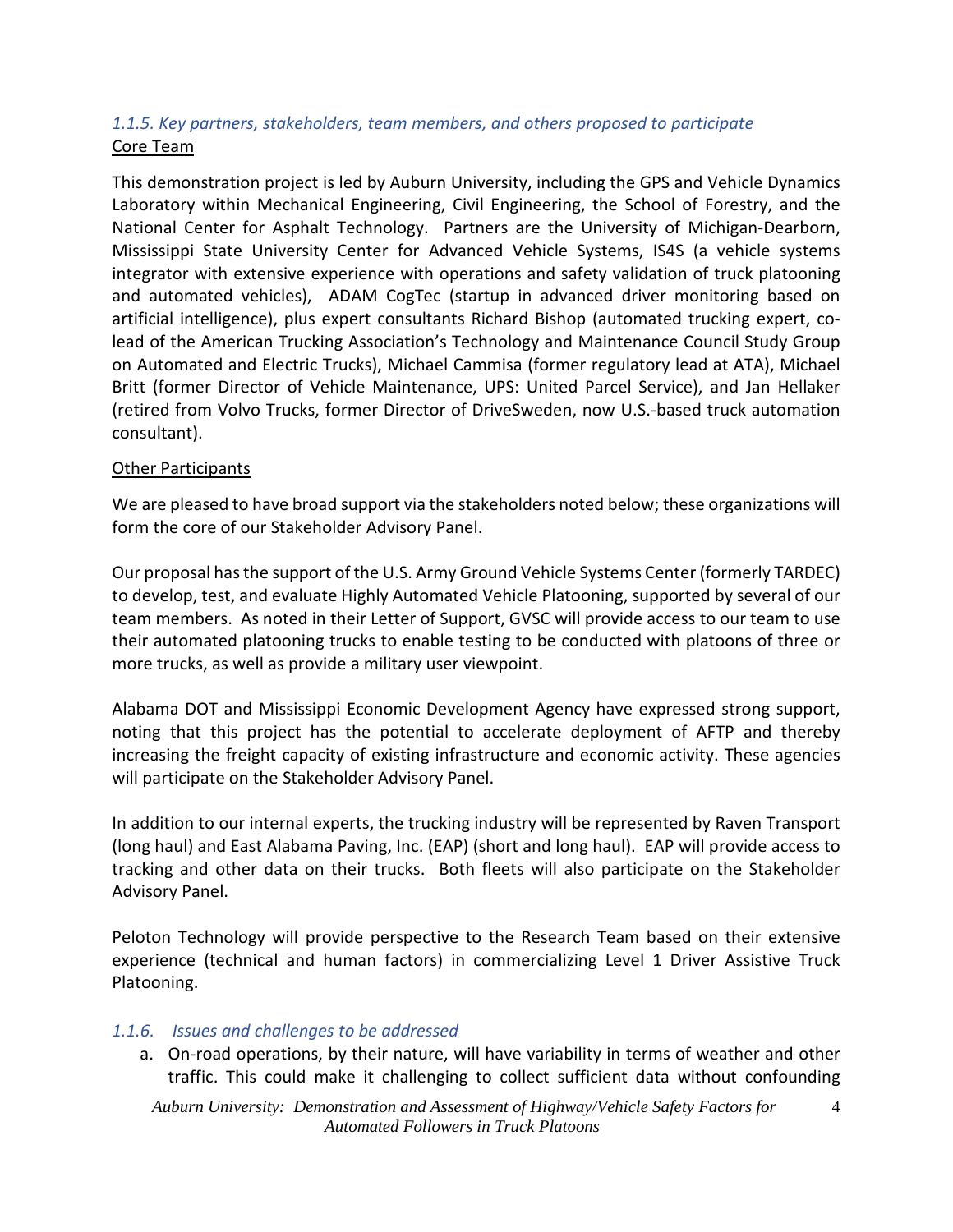factors. This will be addressed by careful experimental design plus close coordination with our supporting DOT partner. Additionally, having full control of the Auburn NCAT truck allows for more reliable data collection under controlled scenarios as well as for long term testing.

b. Given the driver shortage generally, it may be challenging to find available CDL drivers. Working with our industry partners, we can mitigate this risk by possibly pulling from within their driver pool. Additionally, Auburn NCAT employs several CDL drivers who can be made available.

## *1.1.7. Technology(ies) that will be demonstrated to address the issues*

To address the issues of interest to USDOT, Automated Follower Truck Platooning will be demonstrated , i.e. a SAE Level 4 truck platoon follower behind an SAE Level 1 truck platoon leader, operating on interstate highways for long haul, lower speed highways for short haul, and extended operations in a highway-realistic closed-course trucking operation (NCAT). Data will be publicly shared for these demonstrations. The project will implement an effective surrogate technical implementation of AFTP for on-road operations as well as a fully automated follower capability for long term evaluation within the NCAT closed-course trucking operation.

## *1.1.8. Quantifiable Performance Improvements*

- a. We will assess safety performance parameters for the AFTP lead driver, in terms of physical stress, attentional allocation, and cognitive effects. Employing the ADAM driver impairment countermeasures, safety performance improvement will be quantified.
- b. We will prove the concept and quantifiably assess the potential for a smart highway interchange, equipped with roadside sensing and V2X communications, to sense and broadcast trajectories of vehicles on the merging ramp to the AFTP system, thus allowing the AFTP driver and overall system to adapt appropriately to enable smooth merging for all traffic participants. Recommendations will be provided for use by FHWA and state agencies, as well as system developers.
- c. We will assess and quantify performance enhancements (compared to SAE Level 1 platooning) of core technical subsystems (V2V, positioning, vehicle control, etc.) to provide recommendations and High Level System Requirements to guide implementation of AFTP.

## *1.1.9. Geographic area or jurisdiction of demonstration*

*The demonstrations will occur on interstate and local roads within Alabama and Mississippi, as well as the NCAT closed course track near Auburn, AL.* 

# *1.1.10. Proposed period of performance including a schedule for implementation and evaluation of the demonstration.*

*The proposed period of performance is three years, with the schedule for each year shown below.*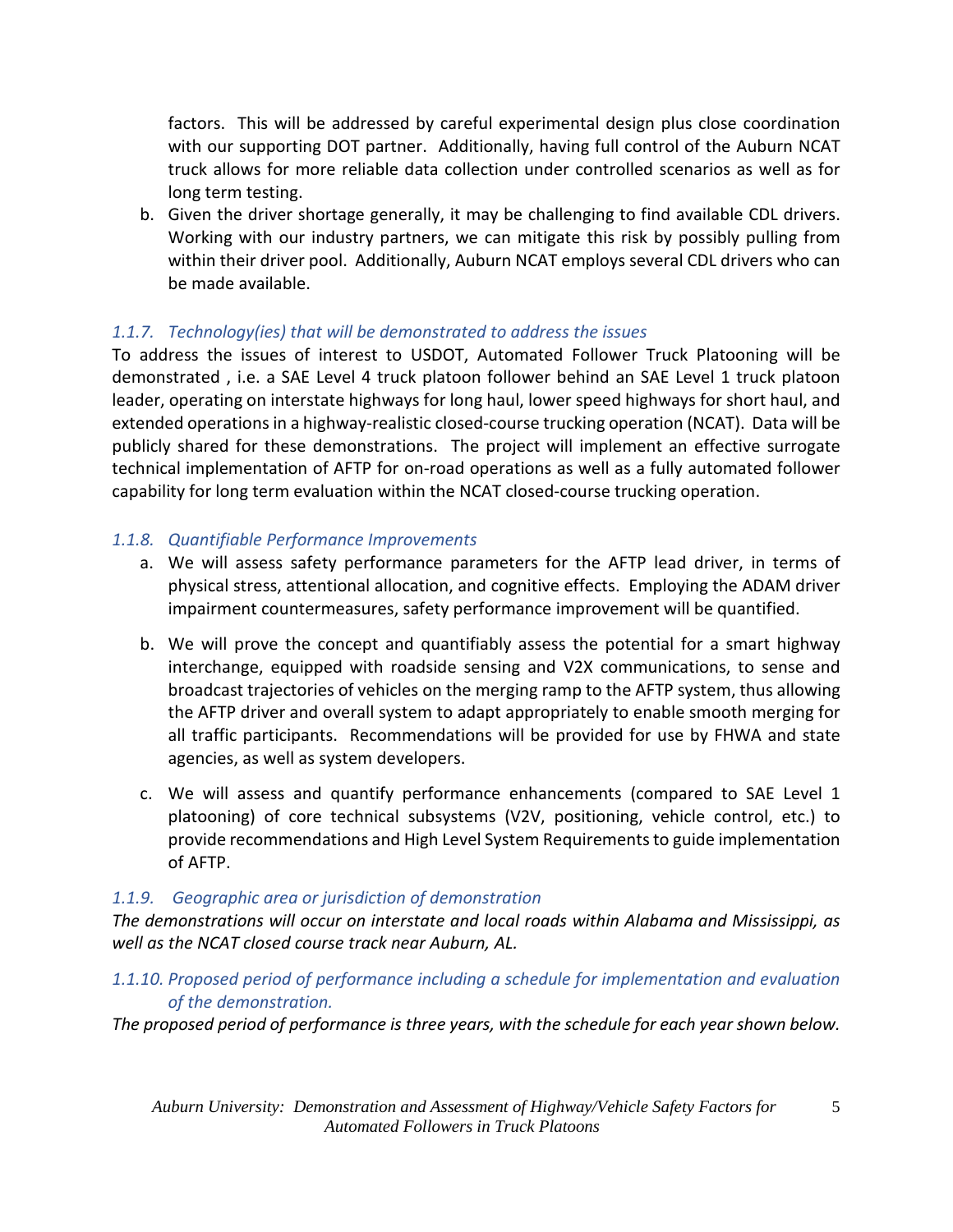| Task #         | <b>Description of Task</b>                | Year1 |                |                |    | Year <sub>2</sub> |    |    |    | Year <sub>3</sub> |          |    |    |
|----------------|-------------------------------------------|-------|----------------|----------------|----|-------------------|----|----|----|-------------------|----------|----|----|
|                |                                           |       | Q <sub>2</sub> | Q <sub>3</sub> | Q4 | Q1                | Q2 | Q3 | Q4 | Q1                | $\Omega$ | Q3 | Q4 |
|                | <b>Vehicle Preparation</b>                |       |                |                |    |                   |    |    |    |                   |          |    |    |
| $\overline{2}$ | <b>Safety Analysis Through Simulation</b> |       |                |                |    |                   |    |    |    |                   |          |    |    |
| 3              | <b>Data Collection and Analysis</b>       |       |                |                |    |                   |    |    |    |                   |          |    |    |
| 4              | <b>Baseline Testing</b>                   |       |                |                |    |                   |    |    |    |                   |          |    |    |
| 5              | Pre-Launch AFTP Demo Platform             |       |                |                |    |                   |    |    |    |                   |          |    |    |
| 6              | Launch AFTP Platform                      |       |                |                |    |                   |    |    |    |                   |          |    |    |
|                | <b>Traffic Interaction Study</b>          |       |                |                |    |                   |    |    |    |                   |          |    |    |
| 8              | <b>Determine Edge Cases</b>               |       |                |                |    |                   |    |    |    |                   |          |    |    |
| 9              | <b>Generate Reports</b>                   |       |                |                |    |                   |    |    |    |                   |          |    |    |

# 1.2. Context- Current Status and Outlook for Truck Platooning

Trucking is essential to the U.S. economy. According to the American Trucking Associations, trucks move 10.5 billion tons of freight annually, which is nearly 71% of all the freight tonnage moved in the U.S [1]. ATA notes that over 3.6 million heavy-duty Class 8 trucks are operated by over 3.5 million truck drivers, burning almost 39 billion gallons of diesel fuel. However, there is a severe shortage of qualified truck drivers - the American Trucking Association (ATA) estimated a shortage of nearly 50,000 drivers in 2016, with projections that the shortage could increase to 175,000 by 2025.

First generation low-automation truck platooning is nearing commercial launch, promising significant reduction of fuel use. Highly automated truck platooning, which we term Automated Follower Truck Platooning (AFTP), will improve freight capacity as well as efficiency, adding a counterbalance to the ever-increasing driver shortage.

The following provides a brief overview of truck platooning and provides key distinguishing factors between Level 1 and Level 4 truck platooning. These factors motivate the proposed demonstration and research.

#### Fundamentals of Platooning

Regardless of automation level, truck platooning depends fundamentally on three technologies: "connected braking," Forward Collision Avoidance and Mitigation (FCAM), and disc brakes. Connected braking is enabled by secure vehicle-to-vehicle (V2V) communications between a leader truck and follower truck, so that braking and acceleration of the follower truck is synchronized with that of the leader truck, providing automated longitudinal control of the follower truck. Communications occur via 5.9 GHz Dedicated Short Range Communications (DSRC), which has been allocated for traffic safety use. In the future, Cellular-V2X may also provide adequate performance to support platooning. Vehicle-to-Infrastructure (V2I) communications is not required.

Working in conjunction with connected braking is the radar-based FCAM system, which enhances the driver/vehicle reaction in an emergency braking event. FCAM systems build upon Adaptive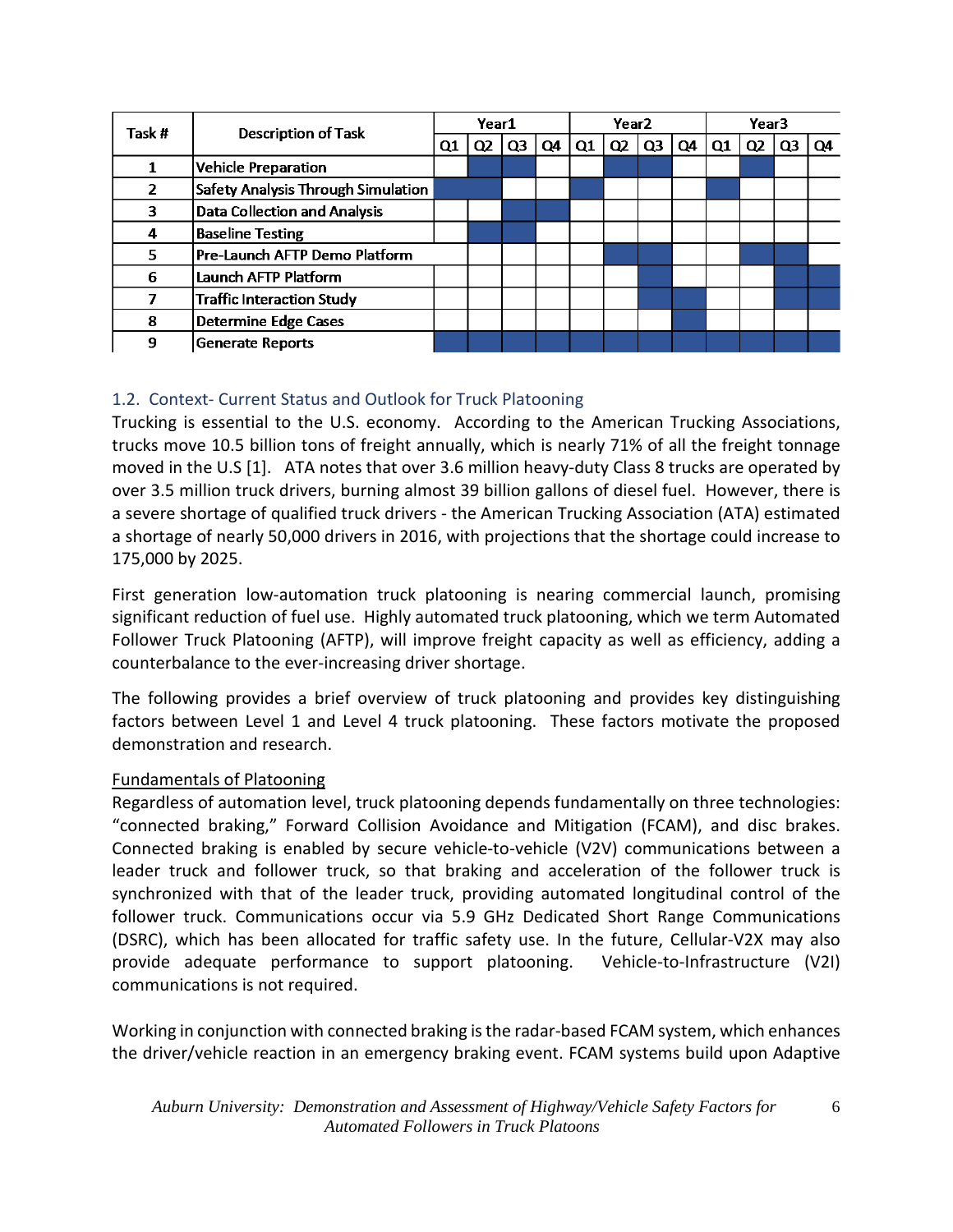Cruise Control (ACC), which uses radar to adjust the speed to match that of preceding vehicles and has been in use by truckers (and in passenger cars) for several years Since 2015, FCAM systems have been mandated on all new heavy trucks in Europe.

Most trucks on the road today are equipped with drum brakes. Disc brakes have superior performance to drum brakes and are now widely present on new trucks. Disc brakes have shorter stopping distances, automated brake adjustment, and greater predictability /reliability due to reduced overheating and associated wear effects; this results in reduced uncertainty in braking performance thus allowing for safely operating at shorter inter-vehicle gaps.

When conditions on the road require normal or hard braking, information on the forward truck's braking sent via V2V communications causes the rear truck to also initiate braking in less than one tenth of a second. The systems also open up the inter-vehicle space to accommodate another vehicle cutting in between the two trucks, when needed. These capabilities are only one aspect of a layered safety and risk reduction approach being implemented in systems coming to market.

## Regulatory Factors in SAE Autonomous Truck Platooning

SAE Level 1 platooning operations are compliant with existing Federal Motor Carrier Safety Standards and Federal Motor Vehicle Safety Standards. At the state level, following distance laws come into play. Figure 1.1 shows states in which commercial SAE Level 1 truck platooning is now allowed in some form; indications are that more states will provide this allowance in the near term. Based on USDOT data, Peloton Technology estimates 51% of freight miles within the U.S. are now in states that have approved commercial truck platooning.



**Figure 1.1-** Truck Platooning Commercial Allowance per State (Source: Peloton Technology).

With regard to truck safety inspection, the Florida DOT report noted that since the Level I North American Safety Inspection protocol used by State Police currently covers proper maintenance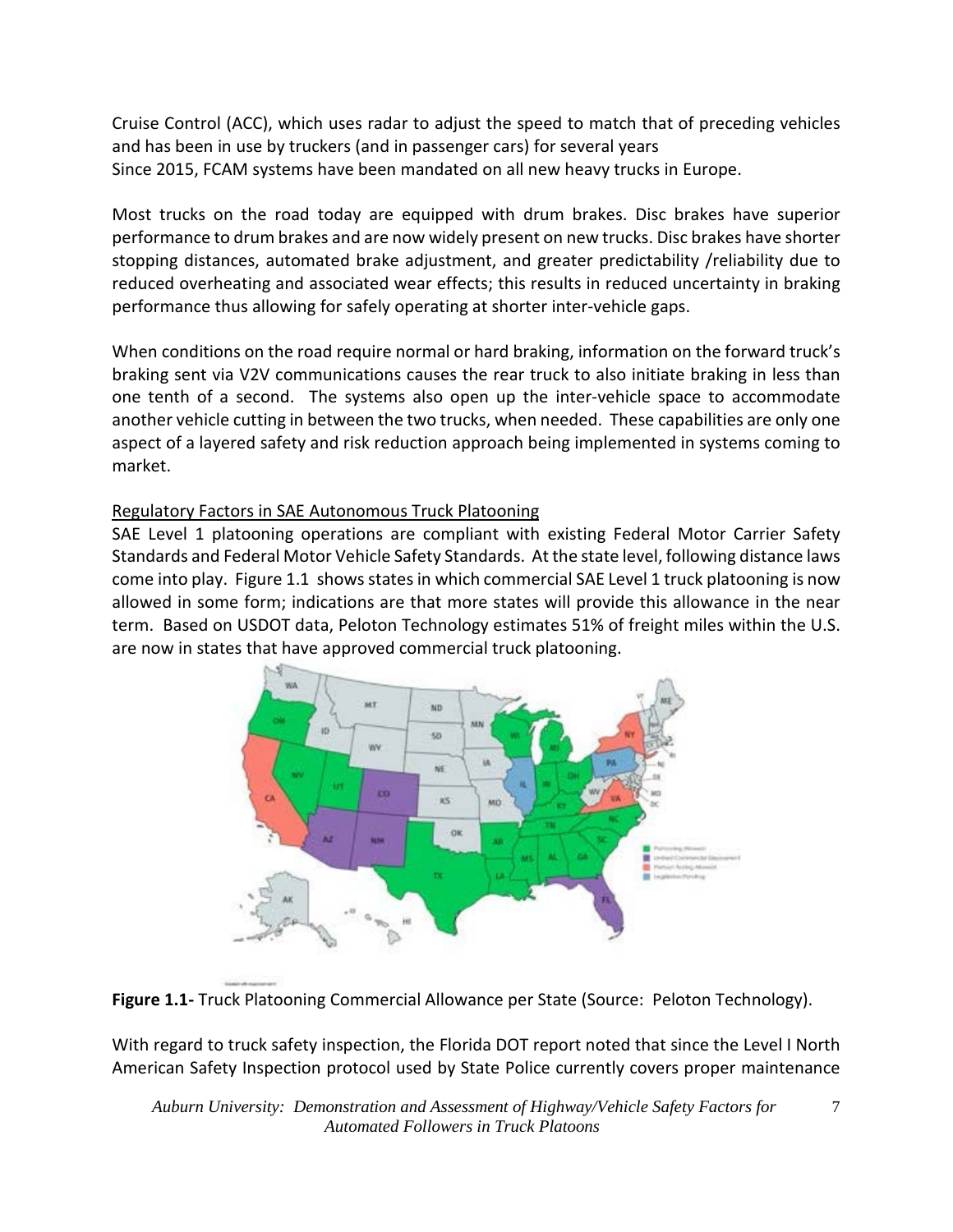and function of brakes for the tractor-trailer combination, and SAE Level 1 platooning builds upon proper brake operation, current inspection protocols are sufficient for DATP.

While SAE Level 4 AFTP appears to be allowable under the Federal Automated Vehicles Policy 3.0, there is some uncertainty at the state level. The investigations and data from the proposed demonstration are aimed at providing crucial insights to USDOT and state agencies to assist in developing appropriate policy to ensure safety.

Driver Role in SAE Level 1 Truck Platooning and SAE Level 4 Automated Follower Truck Platooning Driver responsibilities in SAE Level 1 platooning are straightforward. The lead truck driver drives normally, possibly using ACC if conditions allow. The rear truck driver is fully responsible for steering and monitoring/responding to the road environment, with the system providing longitudinal control. Additionally, the attentive rear truck driver plays an important role in addition to the platooning system: in the case of a possible passenger car cut-in between two platooning trucks, the rear driver's responsibility includes watching for traffic that may be seeking to change lanes and thus create a cut-in situation. The rear driver may choose to pre-emptively halt platooning to allow the intervening vehicle space to perform their desired maneuver. Alternately, if the situation develops more quickly, the rear driver is expected to detect the impending cut-in as the intervening vehicle approaches the lane boundary and initiate a braking response before the system registers an in-lane intruder vehicle.

The driver role for SAE Level 4 AFTP is quite different, with no driver(s) in the following truck(s). This creates greater responsibility for the driver of the lead truck, operating at SAE Level 0 or 1. To what degree is the driver under greater stress? What is the value of active driver monitoring in the overall safety approach? The proposed investigations and demonstration will result in valuable data to address these and other human factors questions.

## Traffic and Infrastructure Factors in SAE Level 1 Truck Platooning and SAE Level 4 Automated Follower Truck Platooning

Traffic interactions regarding truck platooning have been studied conceptually but not empirically; however insights are expected from FHWA's Platooning FOT program beginning this year. A study funded by Florida DOT began with the premise that traffic must not be impeded by truck platoons in merging and de-merging at freeway interchanges. The study concluded that, for Level 1 platoon truck drivers, this is addressed by proper share-the-road behavior expected of all truck drivers. When traffic is merging, the leader truck driver assesses the situation and judges whether to brake for merging traffic or to maintain speed so that merging traffic can come in behind the platoon. A lane change can be done as well if space allows. Or, a follower driver may dissolve the platoon if other traffic needs space to merge. Therefore, the study recommended that SAE Level 1 platooning should be allowed "on any limited access, multi-lane, divided highway, with decisions to platoon on a particular road segment based on driver and system assessment of conditions (traffic, topography, work zones, weather), plus any guidance from road authorities." Further, that SAE Level 1 platooning should be allowed "on any lane currently allowable for trucks…. allowing drivers to choose which lane is best." Their conclusions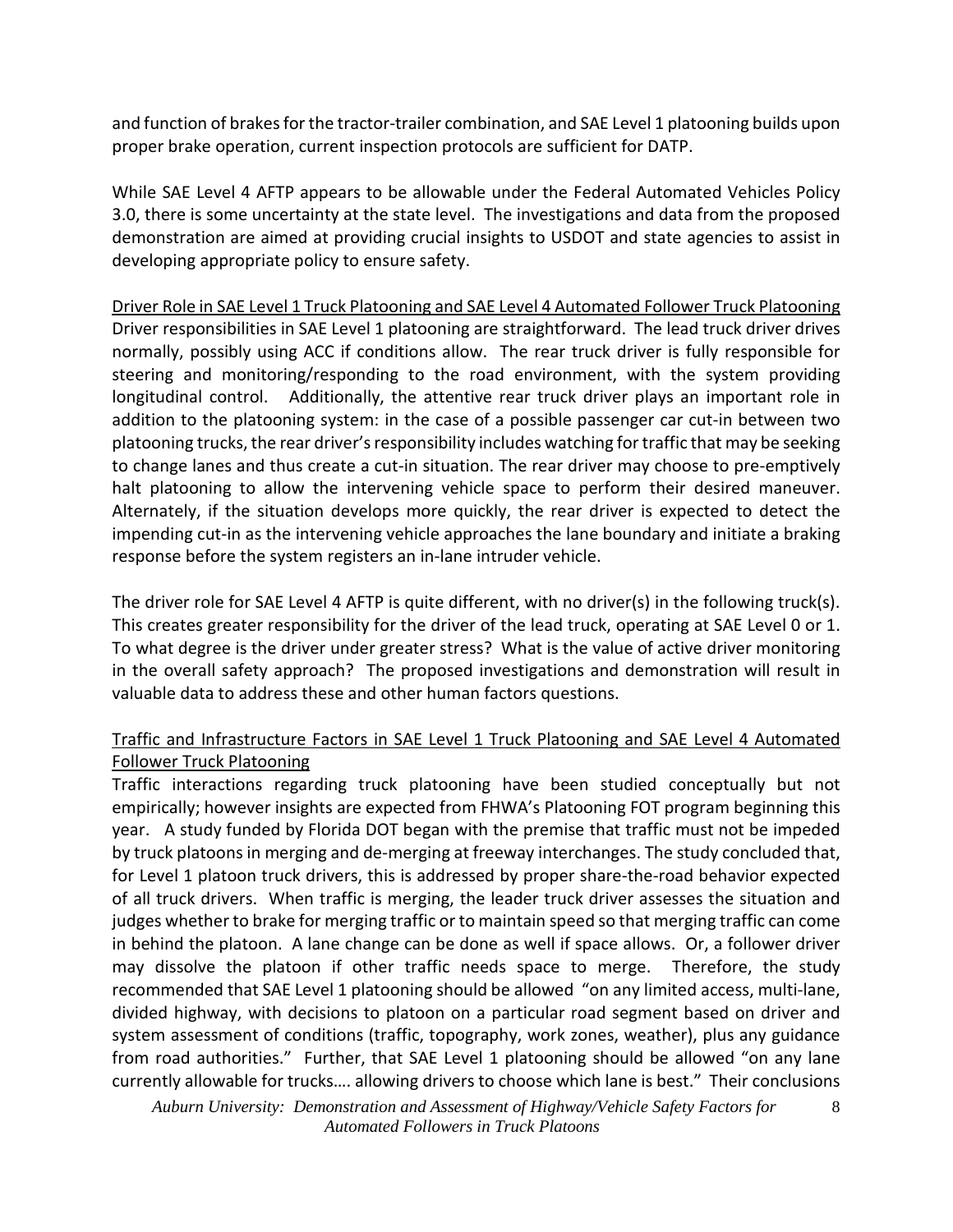were bolstered by observing traffic interactions during a 1,215 mile operational demonstration on the Florida Turnpike in 2017, which did not raise concerns for Florida DOT or the Florida Highway Patrol (the demonstration was conducted with Peloton Technology at inter-vehicle separations of 20 meters).

When considering SAE Level 4 AFTP, the lead driver can make assessments and maneuver as described above and the automated capabilities of the follower truck(s) can respond to traffic seeking to merge. Given the testing and safety protocols built into the development process by providers of SAE Level 1 platooning systems, it can be expected that safety is maintained in these situations for AFTP. However, given limited sight distance when approaching interchanges, it could be useful for the lead platoon driver to have fore-knowledge of traffic on the ramp seeking to enter the highway in the same time the AFTP is traveling through the merge area. Thus the proposed investigation into traffic interactions will assess the value of a "smart interchange" in which the infrastructure senses traffic on the on-ramp and communicates trajectories via V2X to the AFTP system for driver or automated system response, quantifying effectiveness of various strategies.

## Commercialization of SAE Level 1 Truck Platooning and SAE Level 4 Automated Follower Truck Platooning

Based on published information and public comments by system vendors and OEMs, SAE Level 1 truck platooning systems are coming to market in 2019 in the U.S. Operations will predominantly consist of two trucks operating at separation distances of 12-20 meters (steady-state following distances of non-platooning trucks were found to average 50 meters in a 2016 USDOT study). Based on track testing by Auburn University and Peloton Technology, at a 12 meter inter-vehicle gap the lead truck reduced fuel use by 3% and the follower truck had a reduction of 10%. This FHWA-funded Auburn study concluded that "based on fuel economy improvements observed in testing, a strong business case exists for introducing this technology." Further, based on business case analyses by the American Transportation Research Institute within the same project, that "DATP operations are highly likely to be feasible for a substantial portion of trucking operations, and key fleets clearly see this value."

By contrast, the prospects for SAE Level 4 AFTP systems coming to market are uncertain, despite the advantages of both fuel economy and labor benefits. In the last several years, truck automation startup companies have begun to develop SAE Level 4 individual truck systems, with significant testing and commercialization activities underway. Furthermore, in early 2019 Daimler Trucks announced a significant investment in the SAE Level 4 individual truck space over the coming years, with other OEMs making similar moves. While these SAE Level 4 individual truck systems are promised for the near term, in reality it may take many years for this capability to come to market in significant numbers given the massive challenges of having an automated truck operating "on its own" across vast stretches of highway.

While the SAE Level 4 individual truck approach is similar in some ways to AFTP, there are important differences. For early deployment, automated followers in platoons are a key  *Auburn University: Demonstration and Assessment of Highway/Vehicle Safety Factors for Automated Followers in Truck Platoons*  9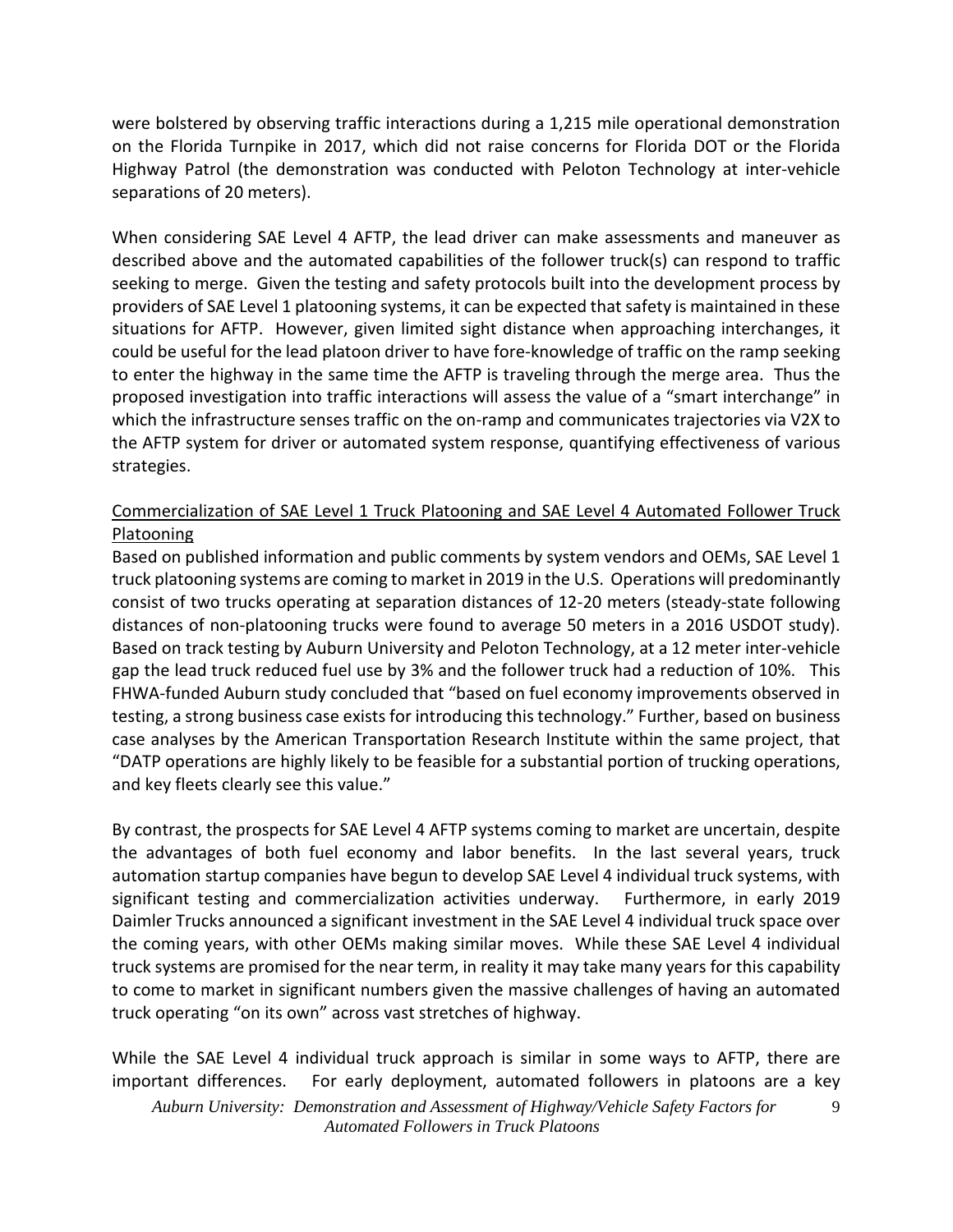intermediate step, building upon a mature SAE Level 1 platooning technology and benefitting from a driver in the front truck applying human intelligence to unexpected situations and corner cases. Unique questions (technical, traffic, human) arising from AFTP operations will be investigated in the proposed work, providing extensive data to grow the knowledge base for both system developers and government agencies to accelerate deployment and reap the benefits of AFTP operations.

The potential user community for AFTP is large. Classic long haul highway trucking is the key market for SAE Level 1 platooning and will benefit from AFTP. However the driver shortage extends beyond long haul to local short haul truckers carrying a variety of goods. As one example, the shortage has been especially acute in the forestry industry in carrying timber and other biomass from forest to mills on relatively remote highways (which can be an ideal setting for early deployment). A recent trade press article based on a survey of loggers, foresters, mill managers, and industry executives noted that "labor, both logging and trucking… continues to be the big-ticket item," such that the industry is open to new technologies to address the labor shortage." The College of Forestry at Auburn University is a leading force in addressing these and other industry challenges. The proposed work will explore issues and define High Level System Requirements for both types of end users, working with our Expert Team plus the Stakeholder Advisory Panel.

## 1.3 GOALS.

Our proposed demonstration aligns with and/or satisfies the Goals contained in the NOFO, Section A.

a. Safety: USDOT seeks to fund projects that demonstrate and test how challenges to the safe integration of ADS into the Nation's on-road transportation system can be addressed.

To support safe integration of AFTP, plus additional performance issues, extensive data will be collected and analyzed to provide insights on enabling technologies, driver performance, and traffic performance.

b. Data for Safety Analysis and Rulemaking: USDOT seeks insights relevant for safety and rulemaking priorities needed to remove governmental barriers to the safe integration of ADS technologies.

The activities proposed here are structured to address safety and other performance issues at a generic level so that results can be applied to regulatory and commercial development of AFTP. The results of the Demonstration are not meant to provide specific design approaches but instead to illuminate and quantify issues and strategies.

c. Collaboration: USDOT has prioritized collaboration and stakeholder engagement, including State and local governments, universities and private partners.

Ensuring the outcomes from the proposed work are relevant to USDOT rulemaking plus the deployment actors is a top priority for this team. To accomplish this, a Stakeholder Advisory Panel (SAP) will be established at the outset of the Demonstration project,  *Auburn University: Demonstration and Assessment of Highway/Vehicle Safety Factors for Automated Followers in Truck Platoons*  10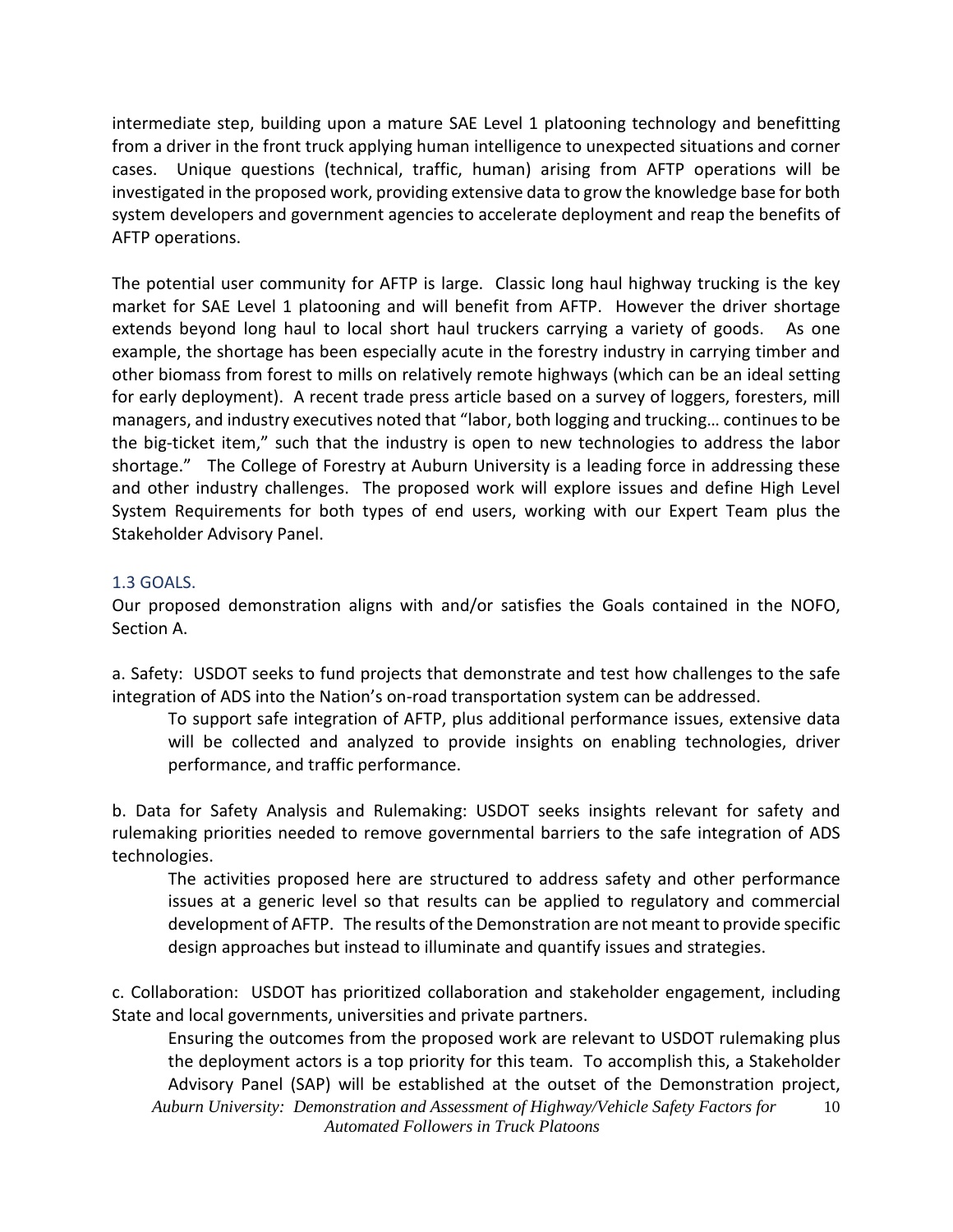created and led by highly experienced industry experts on our team. Public sector involvement will include state DOTs, enforcement agencies, and economic development. Technology developers plus end users will play a key role to ensure investigations are grounded in practical factors. The SAP will meet multiple times, be provided the opportunity to experience AFTP directly, and asked to comment on draft deliverables.

#### 1.4. FOCUS AREAS.

Our proposed demonstration and assessment aligns with and/or satisfies the Focus Areas contained in NOFO Section A, as follows:

- a. Significant Public Benefit(s): Successful deployment of AFTP (including helping public agencies prepare) will allow the benefits of automated follower operations to come sooner due to human involvement in the lead truck, improving freight operations and enhancing the US economy.
- b. Addressing Market Failure and Other Compelling Public Needs: at this time, technical development of AFTP does not appear to be a near-term priority for established industry players. While OEMs may eventually introduce AFTP this demonstration and resulting data can serve to accelerate the process plus clarify user needs. Vehicle industry investment into AFTP to serve short haul needs, such as forest to mill, is even less likely due to the small size of these types of markets. Evaluation of important gains that could be made via driver monitoring and infrastructure-to-vehicle communications will assist in the commercial deployment process.
- c. Economic Vitality: accelerating the deployment of DFP through the data and knowledge gained in this demonstration addresses vital cost and capacity issues for freight movement in the U.S.
- d. Complexity of Technology: our approach provides a limited capability SAE Level 4 system which emulates a full capability Level 4 DFP system; which allows discovery of key issues as early as possible, with efficient use of Grant funds. Long term operation and evaluation of full capability SAE Level 4 AFTP in a highway-realistic closed course provides the link to future commercial systems.
- e. Diversity of Projects: demonstration and evaluation of AFTP is a nearer term solution which addresses long- and short-haul rural freight operations.
- f. Transportation-challenged Populations: this focus area does not apply to professional truck drivers as much as it would to other domains. However, our human factors team will ensure accessibility within the bounds of Commercial Driver's License requirements.
- g. Prototypes: The starting point for this work is highly mature truck platooning systems. Auburn SAE Level 1 platoon capable trucks were first developed in 2015 and have been extensively upgraded since then to approach SAE Level 4 capability; these trucks have been safety validated and extensively evaluated and demonstrated on test track and a variety of highway types.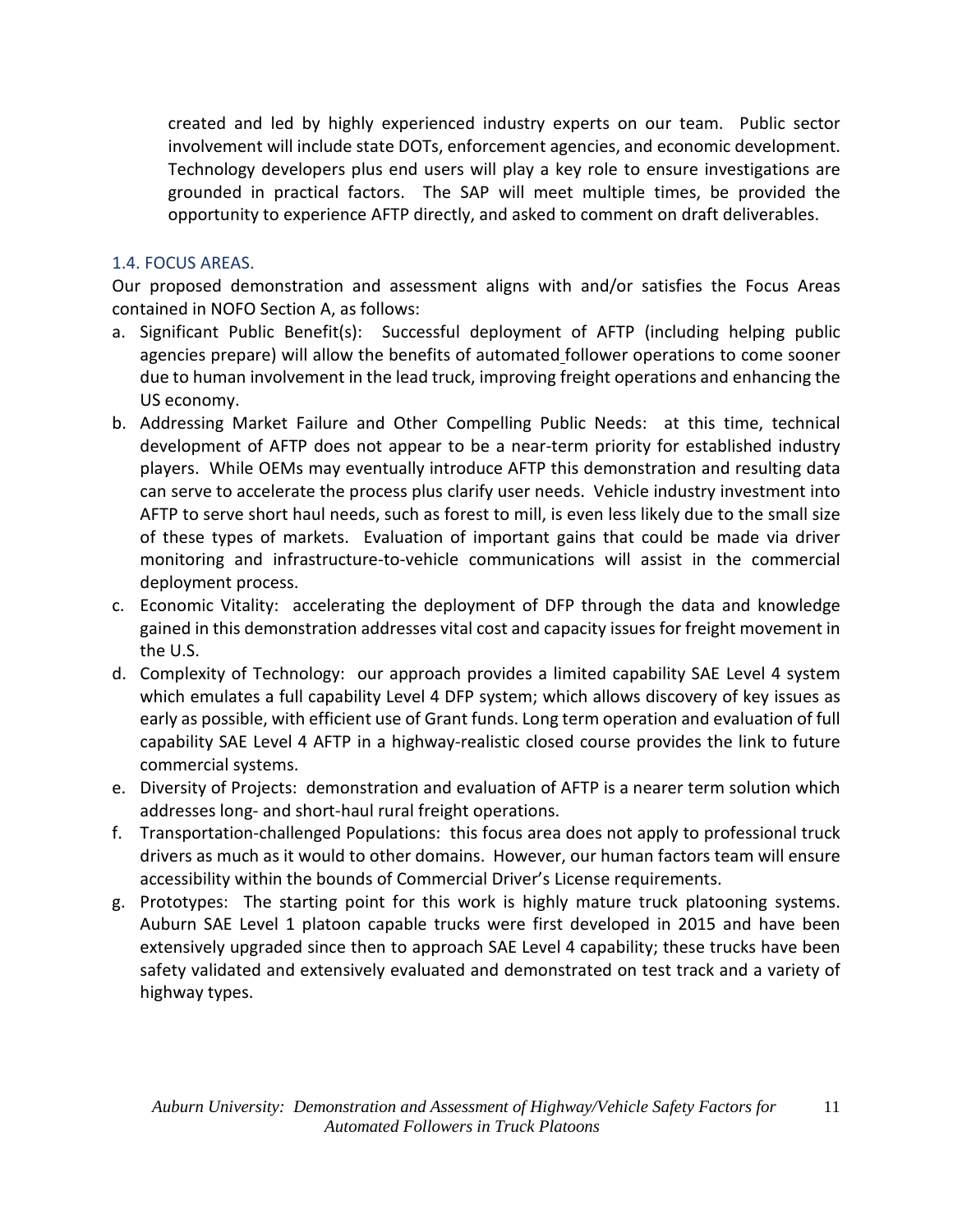#### 1.5. REQUIREMENTS

| Requirement                                                                                                                                                                                                                                                                                                                                                                                                                                                                                                                                                                                                                                                                                                                                                                                                                                         | <b>Fulfillment</b>                                                                                                                                                                                                                                                                                                                                                                                                                                                                                                                                                                                                                                                                                                                                                                                                                                                                                                        |
|-----------------------------------------------------------------------------------------------------------------------------------------------------------------------------------------------------------------------------------------------------------------------------------------------------------------------------------------------------------------------------------------------------------------------------------------------------------------------------------------------------------------------------------------------------------------------------------------------------------------------------------------------------------------------------------------------------------------------------------------------------------------------------------------------------------------------------------------------------|---------------------------------------------------------------------------------------------------------------------------------------------------------------------------------------------------------------------------------------------------------------------------------------------------------------------------------------------------------------------------------------------------------------------------------------------------------------------------------------------------------------------------------------------------------------------------------------------------------------------------------------------------------------------------------------------------------------------------------------------------------------------------------------------------------------------------------------------------------------------------------------------------------------------------|
| Each demonstration must focus on the                                                                                                                                                                                                                                                                                                                                                                                                                                                                                                                                                                                                                                                                                                                                                                                                                | In DTFP operations, follower vehicles are SAE                                                                                                                                                                                                                                                                                                                                                                                                                                                                                                                                                                                                                                                                                                                                                                                                                                                                             |
| research and development of automation and                                                                                                                                                                                                                                                                                                                                                                                                                                                                                                                                                                                                                                                                                                                                                                                                          | Level 4                                                                                                                                                                                                                                                                                                                                                                                                                                                                                                                                                                                                                                                                                                                                                                                                                                                                                                                   |
|                                                                                                                                                                                                                                                                                                                                                                                                                                                                                                                                                                                                                                                                                                                                                                                                                                                     |                                                                                                                                                                                                                                                                                                                                                                                                                                                                                                                                                                                                                                                                                                                                                                                                                                                                                                                           |
|                                                                                                                                                                                                                                                                                                                                                                                                                                                                                                                                                                                                                                                                                                                                                                                                                                                     |                                                                                                                                                                                                                                                                                                                                                                                                                                                                                                                                                                                                                                                                                                                                                                                                                                                                                                                           |
|                                                                                                                                                                                                                                                                                                                                                                                                                                                                                                                                                                                                                                                                                                                                                                                                                                                     |                                                                                                                                                                                                                                                                                                                                                                                                                                                                                                                                                                                                                                                                                                                                                                                                                                                                                                                           |
|                                                                                                                                                                                                                                                                                                                                                                                                                                                                                                                                                                                                                                                                                                                                                                                                                                                     |                                                                                                                                                                                                                                                                                                                                                                                                                                                                                                                                                                                                                                                                                                                                                                                                                                                                                                                           |
|                                                                                                                                                                                                                                                                                                                                                                                                                                                                                                                                                                                                                                                                                                                                                                                                                                                     |                                                                                                                                                                                                                                                                                                                                                                                                                                                                                                                                                                                                                                                                                                                                                                                                                                                                                                                           |
|                                                                                                                                                                                                                                                                                                                                                                                                                                                                                                                                                                                                                                                                                                                                                                                                                                                     |                                                                                                                                                                                                                                                                                                                                                                                                                                                                                                                                                                                                                                                                                                                                                                                                                                                                                                                           |
|                                                                                                                                                                                                                                                                                                                                                                                                                                                                                                                                                                                                                                                                                                                                                                                                                                                     |                                                                                                                                                                                                                                                                                                                                                                                                                                                                                                                                                                                                                                                                                                                                                                                                                                                                                                                           |
|                                                                                                                                                                                                                                                                                                                                                                                                                                                                                                                                                                                                                                                                                                                                                                                                                                                     |                                                                                                                                                                                                                                                                                                                                                                                                                                                                                                                                                                                                                                                                                                                                                                                                                                                                                                                           |
|                                                                                                                                                                                                                                                                                                                                                                                                                                                                                                                                                                                                                                                                                                                                                                                                                                                     |                                                                                                                                                                                                                                                                                                                                                                                                                                                                                                                                                                                                                                                                                                                                                                                                                                                                                                                           |
| ensure the appropriate data are accessible to                                                                                                                                                                                                                                                                                                                                                                                                                                                                                                                                                                                                                                                                                                                                                                                                       | CBI and PII before providing public access to                                                                                                                                                                                                                                                                                                                                                                                                                                                                                                                                                                                                                                                                                                                                                                                                                                                                             |
| USDOT and/or the public for a minimum of                                                                                                                                                                                                                                                                                                                                                                                                                                                                                                                                                                                                                                                                                                                                                                                                            | project data, consistent with the public access                                                                                                                                                                                                                                                                                                                                                                                                                                                                                                                                                                                                                                                                                                                                                                                                                                                                           |
| five years after the award<br>period<br>οf                                                                                                                                                                                                                                                                                                                                                                                                                                                                                                                                                                                                                                                                                                                                                                                                          | requirements. The data will be accessible to                                                                                                                                                                                                                                                                                                                                                                                                                                                                                                                                                                                                                                                                                                                                                                                                                                                                              |
| performance expires;                                                                                                                                                                                                                                                                                                                                                                                                                                                                                                                                                                                                                                                                                                                                                                                                                                | USDOT and the public for a minimum of five                                                                                                                                                                                                                                                                                                                                                                                                                                                                                                                                                                                                                                                                                                                                                                                                                                                                                |
|                                                                                                                                                                                                                                                                                                                                                                                                                                                                                                                                                                                                                                                                                                                                                                                                                                                     |                                                                                                                                                                                                                                                                                                                                                                                                                                                                                                                                                                                                                                                                                                                                                                                                                                                                                                                           |
|                                                                                                                                                                                                                                                                                                                                                                                                                                                                                                                                                                                                                                                                                                                                                                                                                                                     |                                                                                                                                                                                                                                                                                                                                                                                                                                                                                                                                                                                                                                                                                                                                                                                                                                                                                                                           |
|                                                                                                                                                                                                                                                                                                                                                                                                                                                                                                                                                                                                                                                                                                                                                                                                                                                     |                                                                                                                                                                                                                                                                                                                                                                                                                                                                                                                                                                                                                                                                                                                                                                                                                                                                                                                           |
|                                                                                                                                                                                                                                                                                                                                                                                                                                                                                                                                                                                                                                                                                                                                                                                                                                                     |                                                                                                                                                                                                                                                                                                                                                                                                                                                                                                                                                                                                                                                                                                                                                                                                                                                                                                                           |
|                                                                                                                                                                                                                                                                                                                                                                                                                                                                                                                                                                                                                                                                                                                                                                                                                                                     |                                                                                                                                                                                                                                                                                                                                                                                                                                                                                                                                                                                                                                                                                                                                                                                                                                                                                                                           |
|                                                                                                                                                                                                                                                                                                                                                                                                                                                                                                                                                                                                                                                                                                                                                                                                                                                     |                                                                                                                                                                                                                                                                                                                                                                                                                                                                                                                                                                                                                                                                                                                                                                                                                                                                                                                           |
|                                                                                                                                                                                                                                                                                                                                                                                                                                                                                                                                                                                                                                                                                                                                                                                                                                                     |                                                                                                                                                                                                                                                                                                                                                                                                                                                                                                                                                                                                                                                                                                                                                                                                                                                                                                                           |
| Each demonstration must address how the                                                                                                                                                                                                                                                                                                                                                                                                                                                                                                                                                                                                                                                                                                                                                                                                             |                                                                                                                                                                                                                                                                                                                                                                                                                                                                                                                                                                                                                                                                                                                                                                                                                                                                                                                           |
| demonstration can be scaled to be applicable                                                                                                                                                                                                                                                                                                                                                                                                                                                                                                                                                                                                                                                                                                                                                                                                        | Stakeholder Advisory Panel outreach task.                                                                                                                                                                                                                                                                                                                                                                                                                                                                                                                                                                                                                                                                                                                                                                                                                                                                                 |
| across the Nation to similar types of road                                                                                                                                                                                                                                                                                                                                                                                                                                                                                                                                                                                                                                                                                                                                                                                                          | Experts who will lead SAP activities are                                                                                                                                                                                                                                                                                                                                                                                                                                                                                                                                                                                                                                                                                                                                                                                                                                                                                  |
| environments, and include an outreach task                                                                                                                                                                                                                                                                                                                                                                                                                                                                                                                                                                                                                                                                                                                                                                                                          | respected leaders in this field.<br>Working                                                                                                                                                                                                                                                                                                                                                                                                                                                                                                                                                                                                                                                                                                                                                                                                                                                                               |
| to share demonstration status, results, and                                                                                                                                                                                                                                                                                                                                                                                                                                                                                                                                                                                                                                                                                                                                                                                                         | directly with system developers and the user                                                                                                                                                                                                                                                                                                                                                                                                                                                                                                                                                                                                                                                                                                                                                                                                                                                                              |
|                                                                                                                                                                                                                                                                                                                                                                                                                                                                                                                                                                                                                                                                                                                                                                                                                                                     | and                                                                                                                                                                                                                                                                                                                                                                                                                                                                                                                                                                                                                                                                                                                                                                                                                                                                                                                       |
|                                                                                                                                                                                                                                                                                                                                                                                                                                                                                                                                                                                                                                                                                                                                                                                                                                                     |                                                                                                                                                                                                                                                                                                                                                                                                                                                                                                                                                                                                                                                                                                                                                                                                                                                                                                                           |
|                                                                                                                                                                                                                                                                                                                                                                                                                                                                                                                                                                                                                                                                                                                                                                                                                                                     |                                                                                                                                                                                                                                                                                                                                                                                                                                                                                                                                                                                                                                                                                                                                                                                                                                                                                                                           |
|                                                                                                                                                                                                                                                                                                                                                                                                                                                                                                                                                                                                                                                                                                                                                                                                                                                     |                                                                                                                                                                                                                                                                                                                                                                                                                                                                                                                                                                                                                                                                                                                                                                                                                                                                                                                           |
|                                                                                                                                                                                                                                                                                                                                                                                                                                                                                                                                                                                                                                                                                                                                                                                                                                                     |                                                                                                                                                                                                                                                                                                                                                                                                                                                                                                                                                                                                                                                                                                                                                                                                                                                                                                                           |
|                                                                                                                                                                                                                                                                                                                                                                                                                                                                                                                                                                                                                                                                                                                                                                                                                                                     |                                                                                                                                                                                                                                                                                                                                                                                                                                                                                                                                                                                                                                                                                                                                                                                                                                                                                                                           |
| ADS technology (per the SAE definitions), with<br>a preference for demonstrating L3 or greater<br>automation technologies;<br>Each demonstration must include a physical<br>demonstration<br>demonstration<br>include<br>Each<br>must<br>the<br>gathering and sharing of all relevant and<br>required data with the USDOT throughout the<br>project, in near real time. The Recipient must<br>demonstration<br>include<br>Each<br>must<br>input/output user interfaces on the ADS and<br>related applications that are accessible and<br>allow users with varied abilities to input a new<br>destination<br>communicate<br>route<br>or<br>information<br>and<br>access information<br>to<br>generated by the ADS;<br>lessons learned with other jurisdictions and<br>public, in furtherance of technical<br>the<br>exchange and knowledge transfer. | Physical demonstrations will occur on limited<br>access divided highways, local highways, and<br>a highway-realistic closed course track.<br>We will collect and publicly share relevant<br>data in near real time, working through the<br>DOE National Renewable Energy Laboratory<br>LIVEWIRE portal. We will remove sensitive<br>years after the award period expires.<br>Accessibility factors relevant to truck driving<br>(professional drivers) will be addressed within<br>the context of Commercial Driver's License<br>accessibility requirements.<br>We accomplish this requirement via our<br>community will ensure our data<br>conclusions can support private industry in<br>scaling to full commercial deployment. The<br>door will be open to involvement from any<br>interested state agencies / jurisdictions for<br>participation. The key aim of the SAP will be<br>technical exchange and knowledge. |

**Table 1.2-** Requirements fulfillment table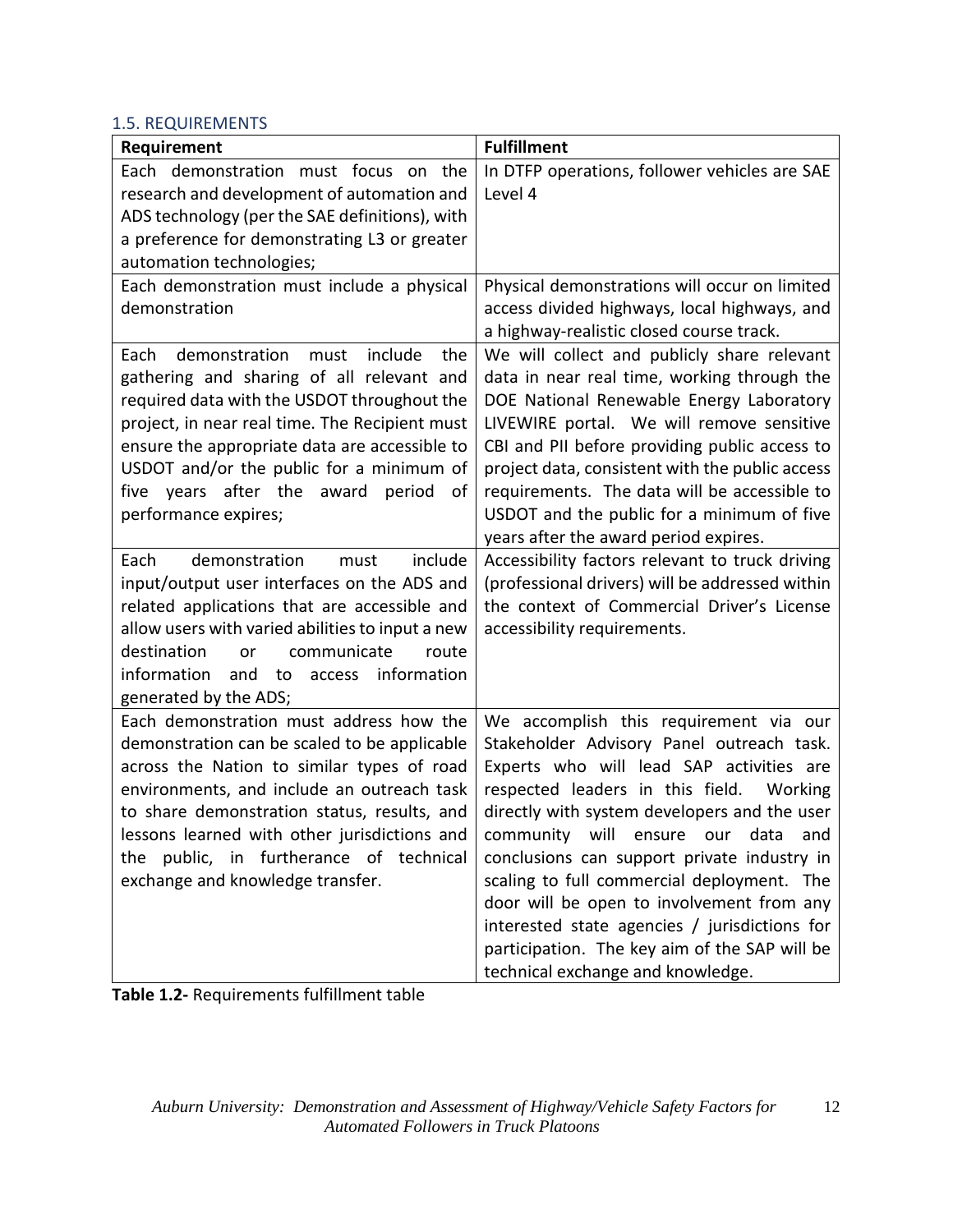#### 1.6. APPROACH

## *1.6.1. High-Level Technical Approach to Implement and Evaluate the Demonstration*

AFTP will be implemented on two Auburn-owned Peterbilt Class 8 tractors capable of L2 platooning including lane changes. The follower truck will have a safety driver (and co-driver) to emulate L4 operations. The Auburn NCAT track will be the prime facility for long term testing at a variety of gaps and multiple scenarios, with on-road demonstrations occurring on state and local highways in Alabama.

The following describes the tasks and their timing at a high level; further information is provided in technical narratives following.

## **TASKS**

YEAR-1

Broad objectives –

- $\checkmark$  Establish and validate AFTP autonomy baseline
- $\checkmark$  Design/implement lead driver human factors analysis
- $\checkmark$  Identify high level performance requirements to pursue in three year grant period
- $\checkmark$  Advance underlying enabling technologies
- $\checkmark$  Determine safety boundary via simulation
- $\checkmark$  Traffic Interactions: based on literature review to identify research needs, define objectives, develop simulation approach, collect required field data for calibrating simulation models
- $\checkmark$  Define and implement data collection approach
- $\checkmark$  Establish Stakeholder Advisory Panel and gain initial inputs

Task 1.1 AFTP Demonstration Platform Preparation (Auburn, UMD, IS4S)

- a. Prepare L4 vehicle platform (GPS, ACC, steer-by-wire, V2V, I2V)
- b. Prepare comprehensive risk management approach
	- i. Perform functional safety analysis
	- ii. Develop Risk Management Plan, continually update based on findings
	- iii. Implement E-stop and manual intervention protocol for Safety Driver
- c. Implement data collection platform (GPS, CAN, V2X)
	- i. Verify data integrity, plus data accessibility via Public Portal
- d. Benchmark performance of full system on NCAT test track (500+ hours of operation)

Task 1.2 Prepare AFTP Lead Driver Human Factors Assessment (MSU, ADAM)

- a. Document and agree complete set of Engineering and System Requirements for the Driver Monitoring System (DMS)
- b. Complete experimental design
- c. Define approach to equipment integration and data collection
- d. Construct Lab-based Proof of Concept (POC)
- e. Implement data collection System on lead AFTP vehicle
- f. Conduct initial experiments and data collection on NCAT track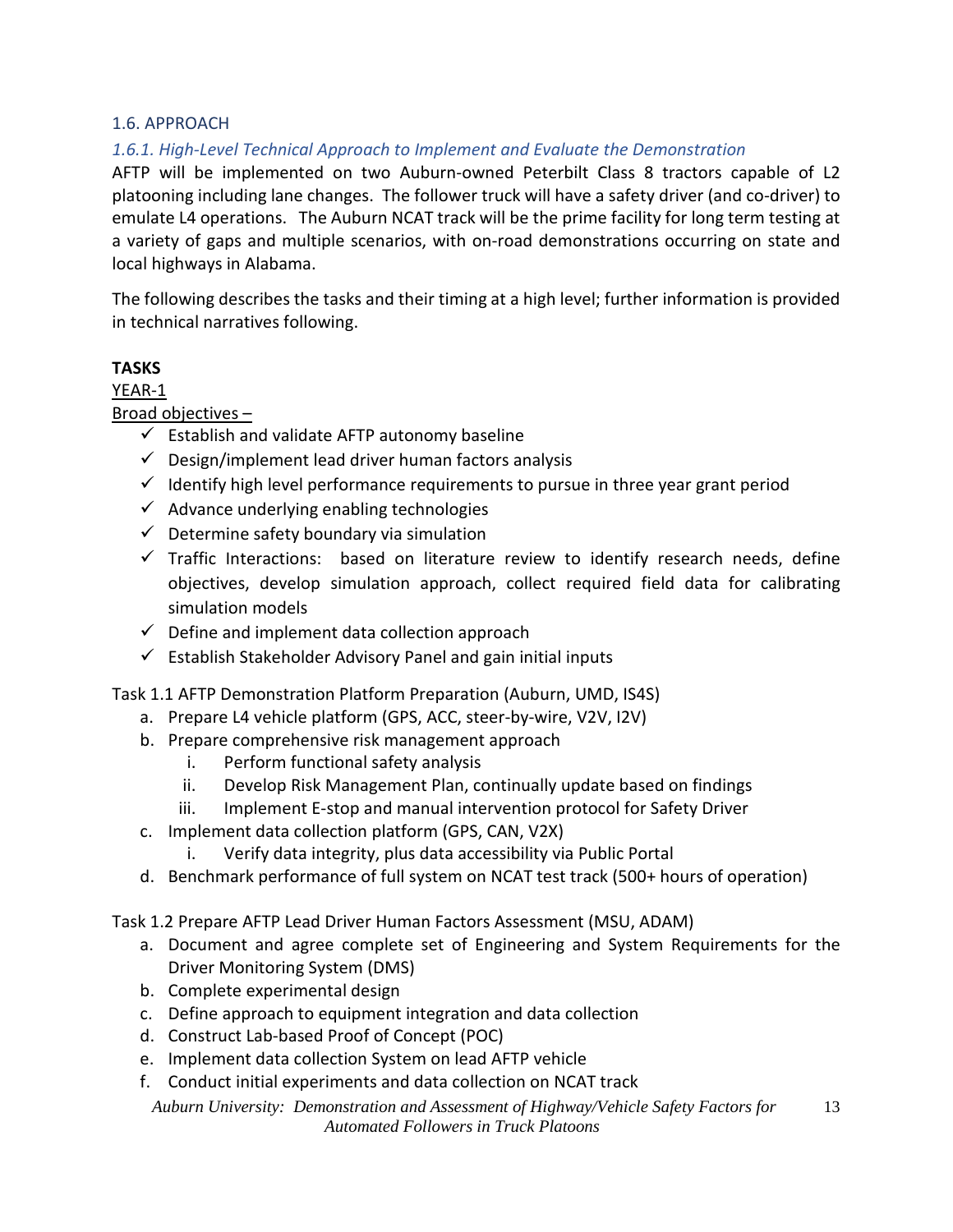Task 1.3: Perform Preliminary Traffic Interactions Investigation (Auburn)

- a. Conduct literature review to identify research needs (Months  $1 4$ )
- b. Select simulation software and perform preliminary simulations of connected infrastructure supporting platoon system in merges (Months  $5 - 7$ )
- c. Collect field data for calibration (Months  $8 12$ )
- d. Define and implement track/on-road data collection approach
- e. Test AFTP in realistic roadway environment with/without connected infrastructure at merge points

Task 1.4: Launch Stakeholder Engagement Process (Auburn, Expert Team)

- a. Recruit and form Stakeholder Advisory Panel
- b. Hold initial workshop to identify key issues for user community (long haul and short haul)
- c. Gain input to development of User-based High Level System Requirements to guide research

Task 1.5: Define System Performance Goals/Outcomes for Full Grant Duration (Full team)

- a. Overall System performance requirements (headway time, road type, traffic)
- b. Data recording requirements (type, rate, storage, security)
- c. Operational requirements (vehicles, location, speed, traffic, number of platooning vehicles)

Task 1.6: Define AFTP Performance Improvements for Year 2 (Full team)

- a. Sensors and Actuators
- b. Lead driver evaluation and support
- c. Safety System
- d. Determine safety boundary through end-to-end high-fidelity simulation

# YEAR-2

Broad objectives –

- $\checkmark$  Develop detailed test plan
- $\checkmark$  Develop end-of-Year 2 Go/No-Go decision table
- $\checkmark$  Execute the detailed test plan: Requirements testing
- $\checkmark$  Populate end-of-Year 2 Go/No-Go decision table
- $\checkmark$  Advance underlying enabling technologies
- $\checkmark$  Simulation to drive edge case testing
- $\checkmark$  Conduct experiments to assess AFTP lead driver human factors
- $\checkmark$  Develop simulation scenarios for evaluating the impact of truck platoons on traffic operations and safety at freeway merging and diverging areas
- $\checkmark$  Develop traffic control strategies to improve performance of truck platoons at freeway merging areas
- $\checkmark$  Initiate long term assessment of AFTP operations within NCAT test fleet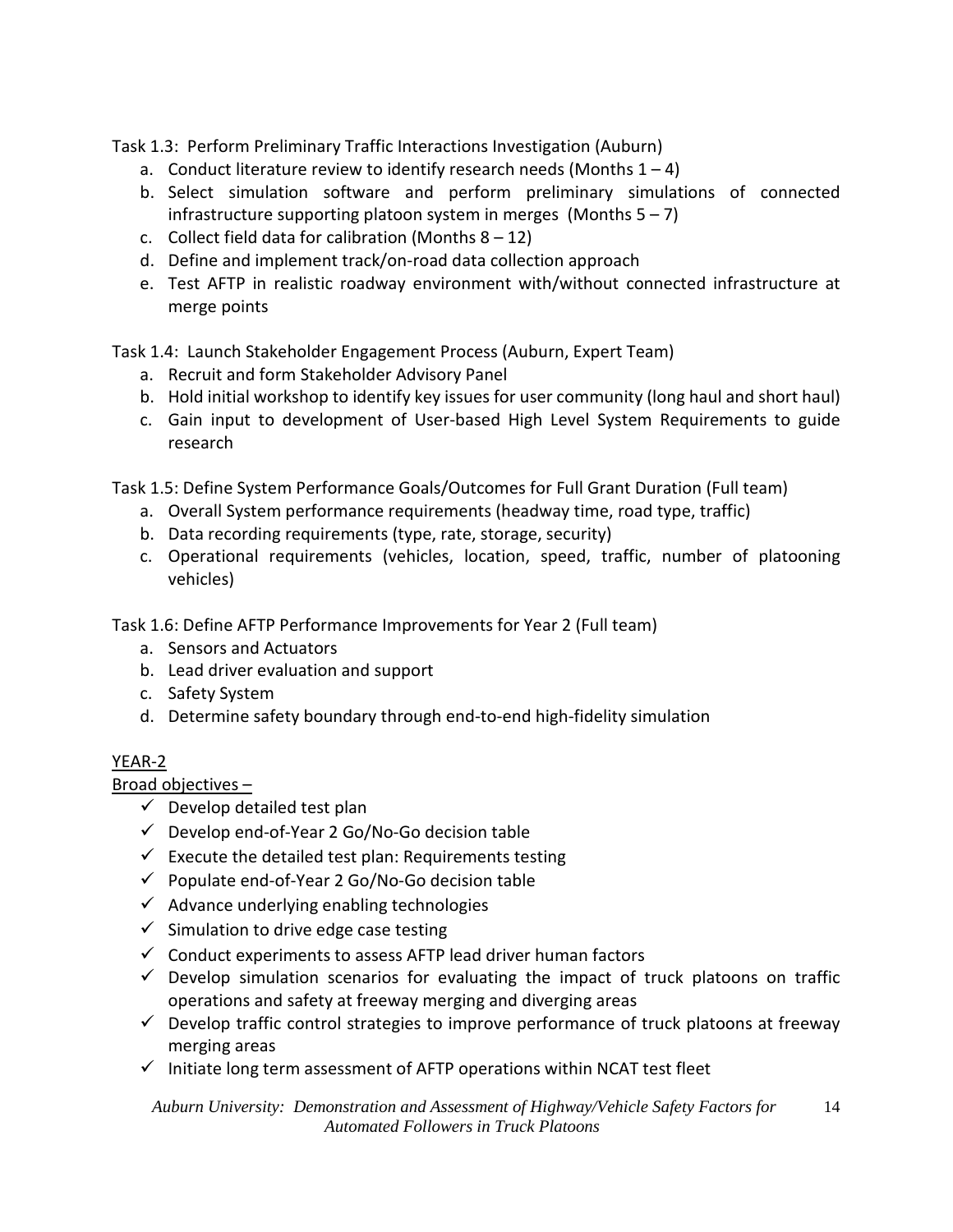## Task 2.1 Pre-Launch AFTP Demonstration Platform Testing (Auburn, UMD, IS4S)

- a. Develop detailed test plan
	- i. Test cases (requirements, test environments, test procedures, expected results)
	- ii. Train and certify all drivers
	- iii. Test schedule and logistics
- b. Develop Go-/No-Go decision table
	- i. Success metrics per requirement spec
	- ii. Technology readiness level (TRL)
- c. Requirements testing and analysis
	- i. Overall system performance testing
	- ii. Headway time / Road-type / Traffic
	- iii. Sub-system performance testing
	- iv. Positioning / Longitudinal / Lateral / Radio
	- v. Data recording testing (Type / Rate / Storage / Security)

Task 2.2 Launch AFTP Demonstration Platform (Auburn, UMD, IS4S)

- a. Decisions on Go-/No-Go (risk assessment / mitigation based on system performance, data integrity, operations)
- b. Perform demonstration and collect data in long haul environment (highway)
- c. Perform demonstration and collect data in short haul environment (similar to forestry operations on lower speed highway)
- d. Begin long term operations assessment by running DATP Platform within NCAT pavement testing truck fleet (100+ hours of operation)
- e. Analyze On-road Vehicle Performance Data to Identify Safety Factors

Task 2.3 Conduct Initial AFTP Lead Driver Human Factors Assessment (MSU, ADAM)

- a. Design, supply, install and commission in-vehicle ADAM DMS
- b. Sign-off in-vehicle ADAM DMS with all relevant partners
- c. Perform physical/cognitive AFTP experiments relative to "normal" driving (MSU, ADAM), analyze results
	- i. Conduct experiments and data collection on NCAT track and highway
- d. Analyze On-road Vehicle Performance Data to Identify Driver Factors
- e. Conduct driver interviews

Task 2.4 Conduct Traffic Interactions Investigation in the Field (Auburn)

- a. Develop simulation scenarios (Months  $13 17$ )
- b. Calibrate simulation scenarios using field data (Months 18 19)
- c. Implement sensing and I2V in merging environment on test track
- d. Evaluate the impact of on AFTP merging with/without instrumented infrastructure (Months 20 – 21)
- e. Develop traffic control strategies to improve safety and traffic flow of AFTP in merging situations (Months 22 – 24)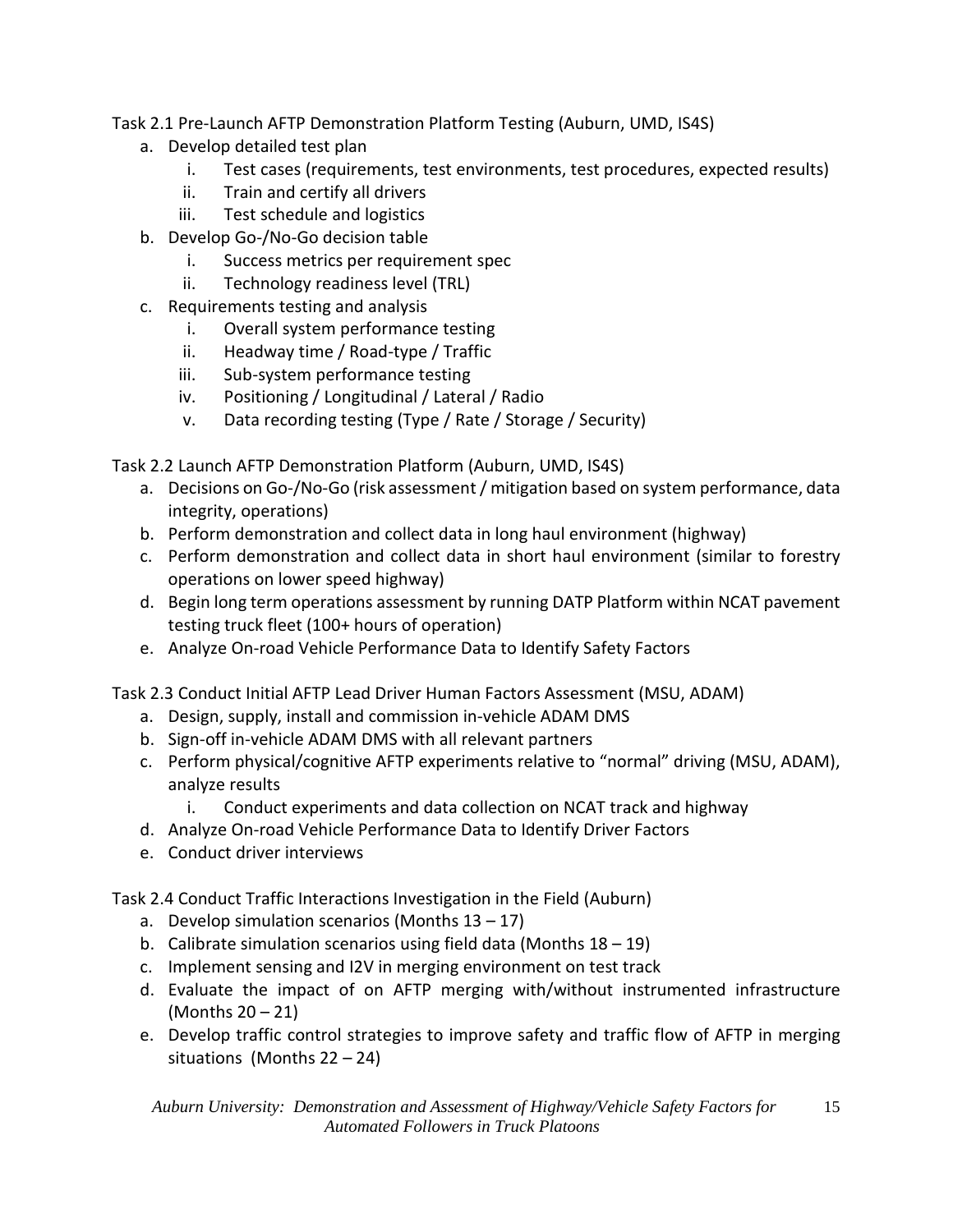Task 2.5 Stakeholder Engagement Process (Auburn, Expert Team)

- a. Hold 2<sup>nd</sup> Stakeholder Advisory Panel and Demonstrate AFTP Performance to Panel and USDOT
- b. Provide interim results for stakeholder feedback and guidance for next round of experiments
- c. Inform stakeholders of the data analysis to support and accelerate the integration of AFTP technologies into operations

Task 2.6 Determine edge cases (UMD / Auburn / MSU-ADAM)

- a. Headway-time / Speed / Trailer / Load / Tires
- b. Driver state

Task 2.7: Define AFTP Performance Improvements for Year 3 (Full team)

- a. Sensors and Actuators
- b. Lead driver evaluation and support
- c. Safety System
- d. Determine safety boundary through end-to-end high-fidelity simulation

YEAR-3

Broad Objectives –

- $\checkmark$  Develop guidance for operations and safety of truck platoons entering and leaving the freeway
- $\checkmark$  Complete evaluation of AFTP lead driver human factors
- $\checkmark$  Launch experiments assessing AFTP lead driver active attention management
- $\checkmark$  Continue long term assessment of AFTP operations within NCAT test fleet
- $\checkmark$  Deliver Final Report based on demonstration results and stakeholder input, addressing commercialization plus public agency factors.

# Tasks

- Task 3.1 Pre-Launch AFTP Demonstration Platform Testing (Auburn, UMD, IS4S)
	- a. Develop detailed test plan
		- i. Test cases (requirements, test environments, test procedures, expected results)
		- ii. Train and certify all drivers
		- iii. Test schedule and logistics
	- b. Develop Go-/No-Go decision table
		- i. Success metrics per requirement spec
		- ii. Technology readiness level (TRL)
	- c. Requirements testing and analysis
		- i. Overall system performance testing
		- ii. Headway time / Road-type / Traffic
		- iii. Sub-system performance testing
		- iv. Positioning / Longitudinal / Lateral / Radio
		- v. Data recording testing (Type / Rate / Storage / Security)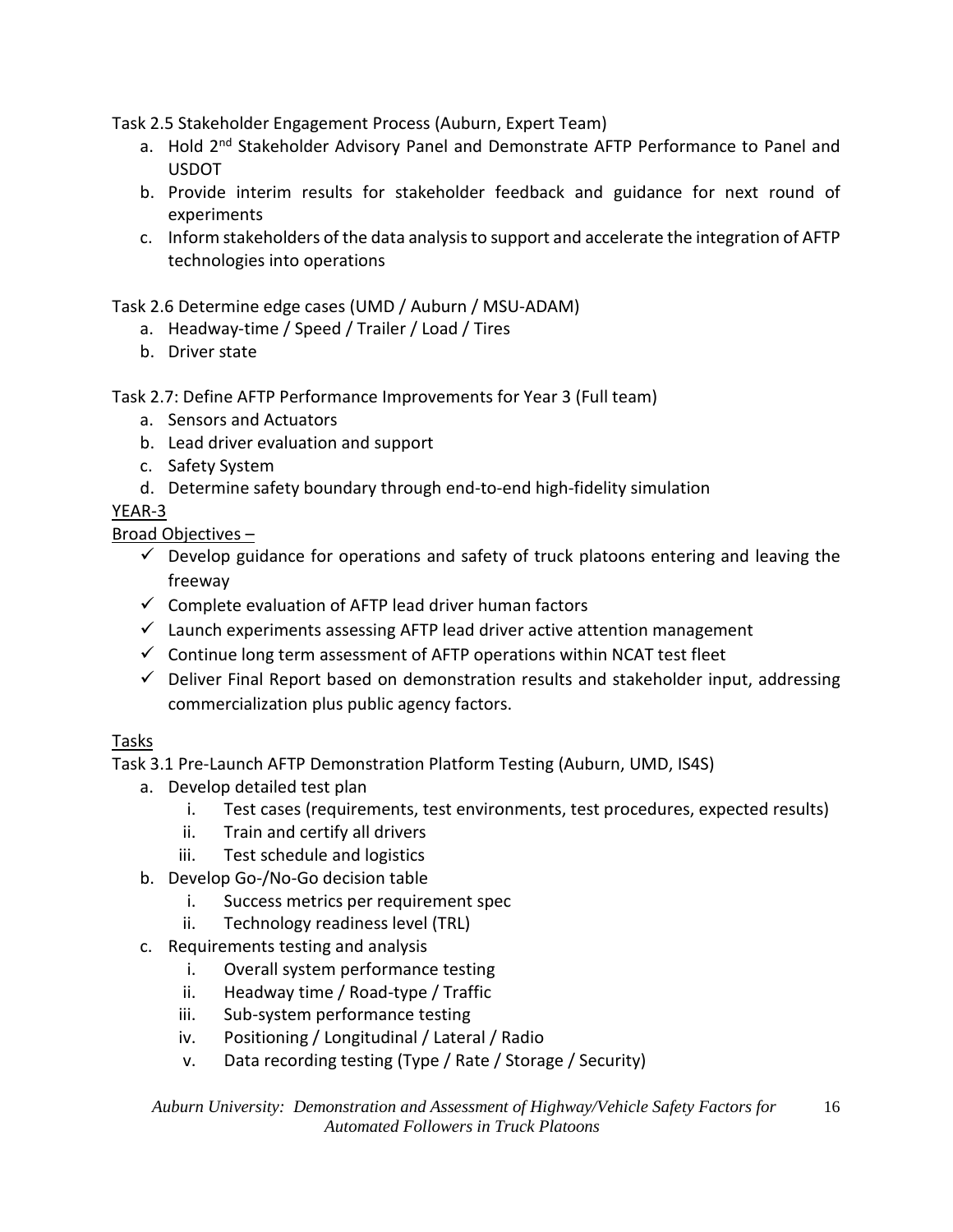Task 3.2 Conduct Further Testing with AFTP Demonstration Platform Based on Previous Findings (Auburn, UMD, IS4S)

- a. Update Risk Management Plan
- b. Perform demonstration and collect data in long haul environment (highway)
- f. Perform demonstration and collect data in short haul environment (similar to forestry operations on lower speed highway)
- c. Long term operations assessment by running DATP Platform within NCAT pavement testing truck fleet (full time, 3500+ hours of operation)
- d. Analyze On-road Vehicle Performance Data to Identify Safety Factors
- e. Summarize progress based on Year 1 goals

Task 3.3 Complete AFTP Lead Driver Human Factors Assessment (MSU, ADAM)

- a. Conduct AFTP experiments to evaluate active driver performance management
	- i. Conduct experiments and data collection on NCAT track and highway
- b. Analyze On-road Vehicle Performance Data to Identify Driver Factors
- c. Conduct driver interviews

Task 3.4 Conduct Further Traffic Interactions Investigation in the Field Based on Previous Findings (Auburn)

- a. Define specific strategies for optimum merging support to AFTP operations based on simulation plus field testing (Months 25 – 27)
- b. Finalize recommended traffic control strategies to improve safety and traffic flow of AFTP in merging situations (Months 28 – 30)

Task 3.5 Stakeholder Engagement Process (Auburn, Expert Team)

- a. Hold Final Stakeholder Advisory Panel and Demonstration of Enhanced AFTP Performance to Panel and USDOT
	- i. Demonstrate AFTP system capabilities
	- ii. Demonstrate performance and human factors results of Lead Driver assessment
- b. Evaluate issues regarding deployment of AFTP in long haul trucking and lower speed short haul (forestry or similar use case)
- c. Assess regulatory and State Agency factors
- d. Provide final results for stakeholder feedback and guidance to support preparation of Final Report
- e. Inform stakeholders of the data analysis to support and accelerate the integration of AFTP technologies into operations

Task 3.6 Deliver Final Report

- a. Draft Report
- b. Final Report based on USDOT comments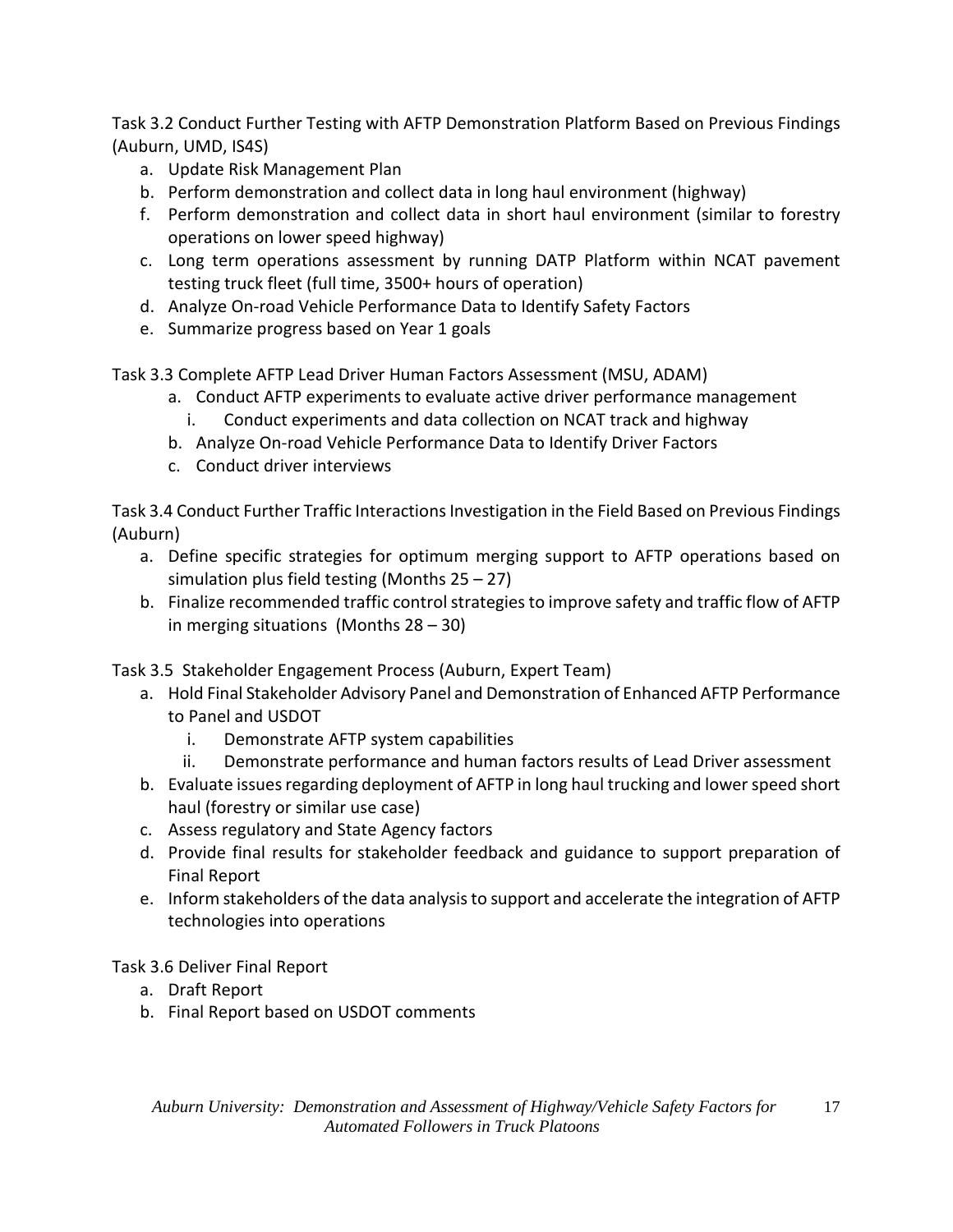# *1.6.2. Narrative Descriptions of Task Activities by Each Team Member*

#### **AFTP Demonstration Platform Evaluation and Technology Enhancements**

UMD's proposed work has the following objectives:

- A. Advance AFTP through physical testing improve safety margins through increased radio network reliability
- B. Advance AFTP through modeling and simulation understand the safety envelope and edge cases

To achieve these objectives the scope of work has been broken down into phases. In the remainder of this sections each of phases is described in detail with the associated time-period, expected outcomes, and go/no-go decision metrics.

Phase 1: Testing - Baseline without I2V

*Time Period:* October 2019 - May 2020

*Scope of work and work plan:* The project team will provide a baseline safety performance of AFTP at the National Center for Asphalt Testing (NCAT) test track facility and Alabama public roads. UMD will provide radio network for V2V and V2X, and support baseline benchmarking.

*Decision Metrics:* The team is expected to achieve a level of safety performance in a two-vehicle leader/automated-follower configuration that justifies further controlled testing. Performance will judged against prior NCAT testing under a DOE fuel-efficient platooning contract in May-June 2019 and is based on the following two tables:

| 35 | 51.3 | 17.00 | 0.53 | 89.0  |
|----|------|-------|------|-------|
| 40 | 58.7 | 17.00 | 0.53 | 114.0 |
| 45 | 66.0 | 16.80 | 0.52 | 144.0 |
| 50 | 73.3 | 16.80 | 0.52 | 176.0 |
| 55 | 80.7 | 16.80 | 0.52 | 212.0 |
| 60 | 88.0 | 16.80 | 0.52 | 250.0 |
| .  |      | . .   | . .  | -- -  |

|       | <b>Vehicle</b><br><b>Initial Speed</b> | <b>Assumed Steady</b><br><b>State Vehicle Deceleration</b> |       | <b>Maximum Permitted Stopping</b><br>Distance from FMVSS No. 121 |  |  |  |
|-------|----------------------------------------|------------------------------------------------------------|-------|------------------------------------------------------------------|--|--|--|
| (mph) | (ft/sec)                               | (tt/sec <sup>2</sup> )                                     | (g's) |                                                                  |  |  |  |
| 20    | 29.3                                   | 18.00                                                      | 0.56  | 30.0                                                             |  |  |  |
| 25.   | 36.7                                   | 18.00                                                      | 0.56  | 45.0                                                             |  |  |  |
| 30    | 44.0                                   | 17.50                                                      | 0.54  | 65.0                                                             |  |  |  |

**Table 1.3-** NHTSA standard for deceleration and stopping distances for trucks less than 70,000 lbs. (Gross Vehicle Weight Rating).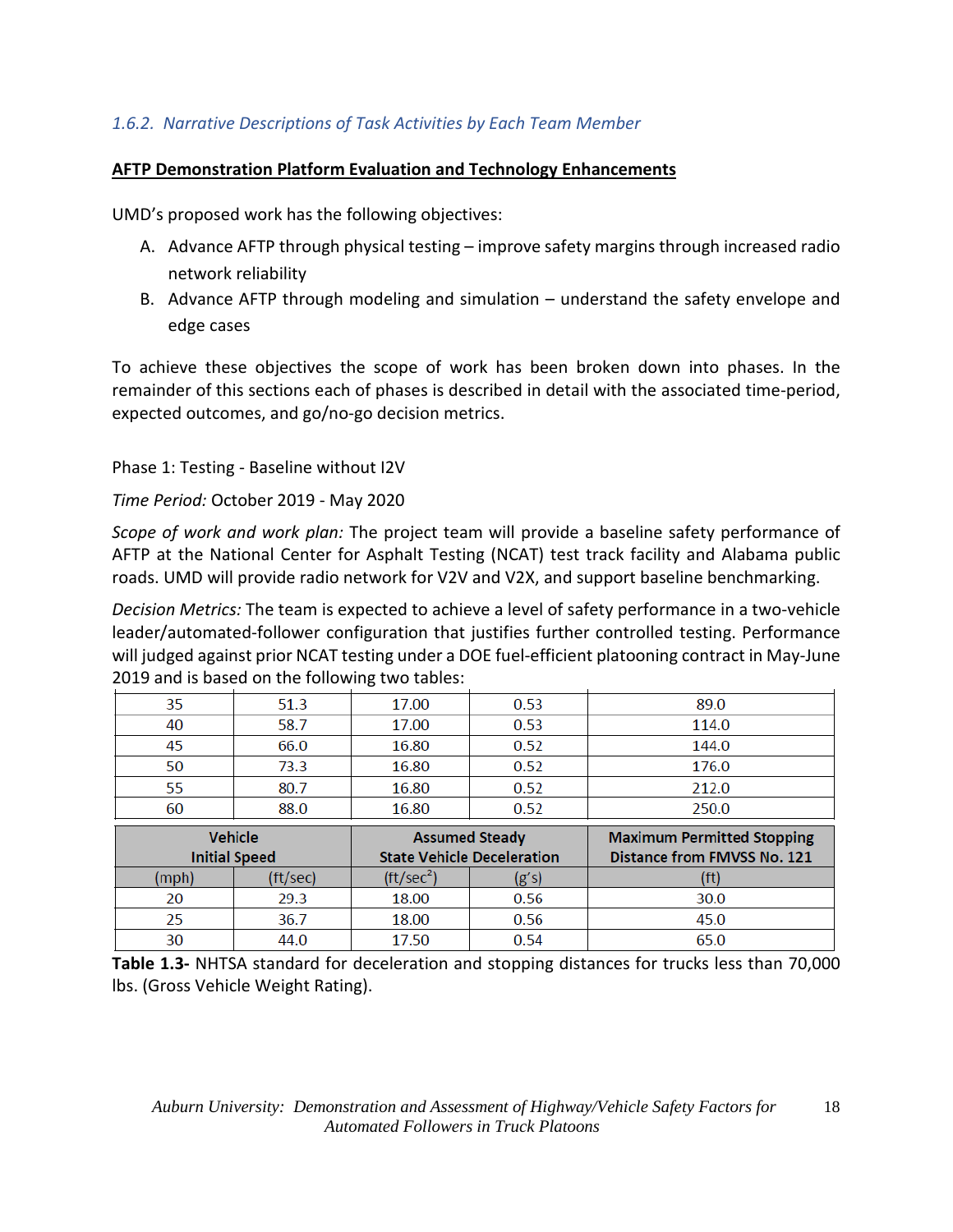| Requirement                          | Proposal                                                                               | <b>Basis</b>                                                      | <b>Relationship to</b> | Reason                                                                               | Data Rate                          | 6 Mbps                                                   | CAMP and BAH<br>research $ CAMP$<br>research shows PER<br>degradation using 12<br>Mbps. BAH research<br>indicates problems<br>after 500m, also<br>BAH test done under<br>"open field"<br>conditions. | SAE J2945/1<br>(one of the<br><b>bitrates</b><br>included in<br>802.11 | Same as above - Also<br>Current developers support<br>a 6 Mbps data rate. More<br>data and testing is needed<br>to change the data rate and<br>determine if a changing<br>rate can be used and<br>support crash avoidance. |
|--------------------------------------|----------------------------------------------------------------------------------------|-------------------------------------------------------------------|------------------------|--------------------------------------------------------------------------------------|------------------------------------|----------------------------------------------------------|------------------------------------------------------------------------------------------------------------------------------------------------------------------------------------------------------|------------------------------------------------------------------------|----------------------------------------------------------------------------------------------------------------------------------------------------------------------------------------------------------------------------|
|                                      |                                                                                        |                                                                   | <b>Standards</b>       |                                                                                      |                                    |                                                          |                                                                                                                                                                                                      |                                                                        |                                                                                                                                                                                                                            |
| Range<br>(longitudinal<br>& lateral) | Minimum 300m; 360<br>degrees around vehicle                                            | CAMP - application<br>tested in SPMD also<br>calculation of range | SAE J2945/1            | The setting is based on the<br>need to provide accurate<br>and timely safety alerts. |                                    |                                                          |                                                                                                                                                                                                      |                                                                        |                                                                                                                                                                                                                            |
|                                      |                                                                                        | needed for DNPW                                                   |                        | The setting was obtained<br>by extensively testing<br>commercially available         |                                    |                                                          |                                                                                                                                                                                                      |                                                                        |                                                                                                                                                                                                                            |
|                                      |                                                                                        |                                                                   |                        | equipment and automotive<br>sensors in a wide variety of<br>driving environments.    | Transmission<br>Frequency          | 10 times per second<br>under non-congested<br>conditions | $CAMP - trade-off$<br>between long inter-<br>packet delays<br>experienced by V2V<br>safety applications<br>and heavy wireless                                                                        | SAE J2945/1                                                            | Accepted among experts to<br>support V2V crash<br>avoidance                                                                                                                                                                |
| Range<br>(Elevation)                 | At elevation angle of<br>$+10$ degrees and -6<br>degrees                               | CAMP and BAH<br>research and testing<br>capabilities              | SAE J2945/1            | Same as above                                                                        | Staggering<br>Transmission<br>Time |                                                          |                                                                                                                                                                                                      |                                                                        |                                                                                                                                                                                                                            |
| Reliability                          | Packet Error Rate <<br>10%                                                             | CAMP and BAH                                                      | SAE J2945/1            | Same as above                                                                        |                                    | Random transmission<br>of BSMs every $100 +$ /-          | channel utilization.<br>Mitigate channel<br>congestion if all<br>devices transmitted at<br>same time $ CAMP$<br>and BAH research                                                                     | SAE J2945/1                                                            | Due to accuracy of devices<br>need to minuc the stagger<br>experienced during SPMD<br>to avoid message collisions<br>to facilitate efficient<br>channel usage                                                              |
| <b>BSM</b> Radio<br>Channel          | All BSM transmissions<br>and receptions on 172<br>(safety-critical<br>communications). | FCC rules.                                                        | SAE J2945/1            | Same as above                                                                        |                                    | ms between 0 and 5 ms                                    |                                                                                                                                                                                                      |                                                                        |                                                                                                                                                                                                                            |

Phase 2: Baseline with I2V

*Time Period:* June 2020 - September 2020

*Scope of work and work plan:* The trucks will be transported to testing sites in AL. All the trucks will be instrumented with National Renewable Energy Laboratory (NREL)'s data collection system.

*Decision Metrics:* The team is expected to achieve a better level of performance due the availability of I2V - Traveler Information Messages (TIM).

#### Phase 3: Simulation

*Time Period:* January 2020 - December 2021

*Scope of work and work plan:* Physical testing of trucks, even when done in test tracks, poses challenges. Simulation will be used to mitigate the underlying holes in physical testing. The exact testing environment will be modeled, including road networks, buildings, road signs, barriers, etc. Modeling and simulation will encompass both autonomous control as well as the V2X communication elements. Probabilistic trials will be run to benchmark average performance as well as its relative variance. *PreScan* and *TruckSim* will be the commercial software package used in these simulations.

*Decision Metrics:* The expected output of the simulation effort is performance measures:

- $\checkmark$  Time-to-collision as a function of vehicle speeds and following/headway distance, and
- $\checkmark$  Radio network performance as a function of platoon position and traffic

The key to validating the results of the proposed simulation is data acquisition and analysis during actual tests.

Phase 4: Data Collection and Analysis

*Time Period:* October 2019 - August 2022

*Scope of work and work plan:* The success of the testing and simulation efforts heavily relies on the ability of the trucks to gather and analyze data – both real-time as well as offline. Baseline data is vehicle state – not only of the host vehicle, but also other vehicles in the V2V network.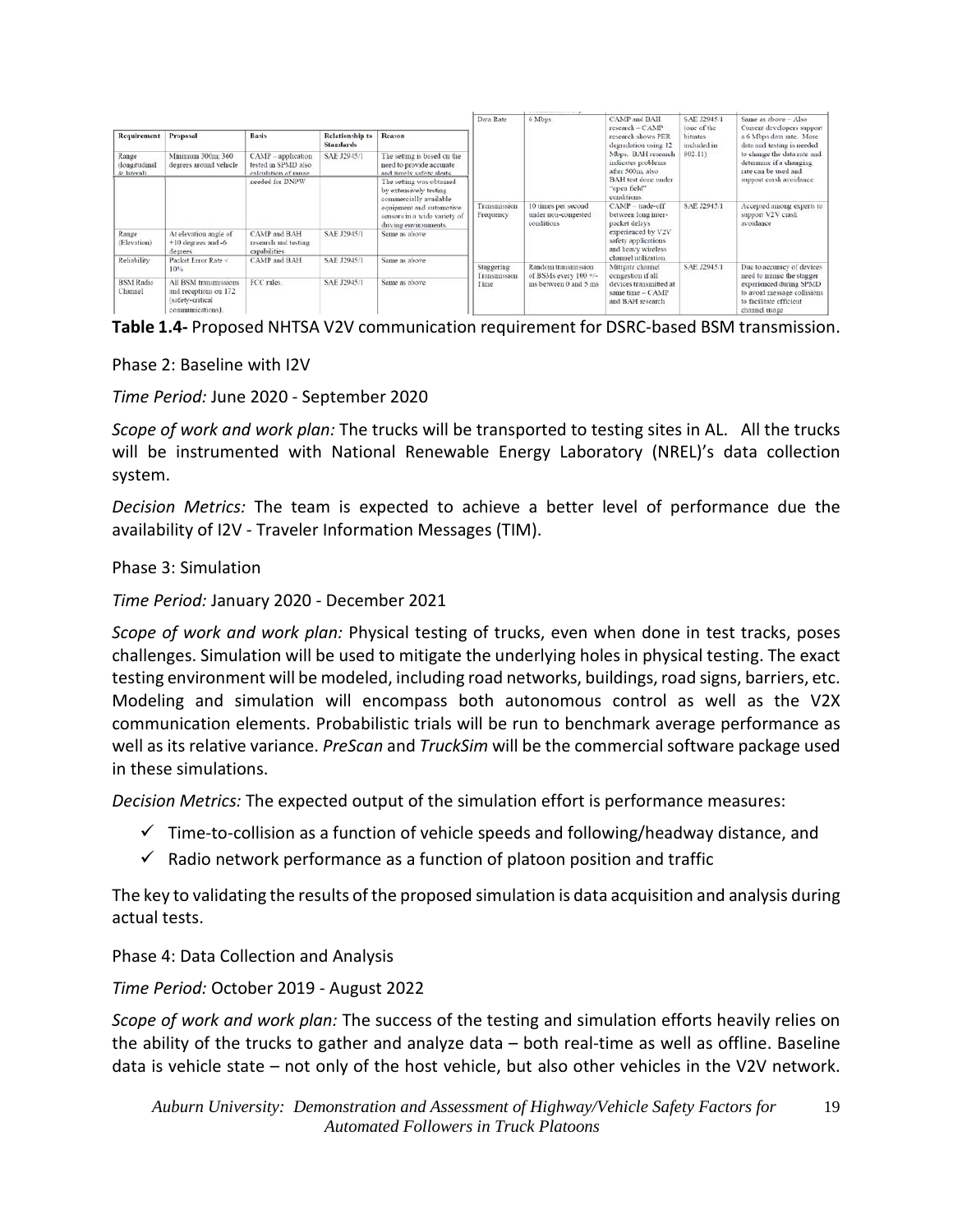While knowledge of states of other vehicles in the network depends on data link reliability, that of the host vehicle state is independent of V2V communications and can be gathered by adequate instrumentation. The data acquisition system identified by the team is state of the art, and addresses the data needs for the proposed effort.

*Decision Metrics:* Data collection and analysis aids vehicle testing and simulation efforts. Continuous interactions between team members will occur to maximize the value of this component of the scope of work.



**Figure 1.1-** PreScan/TruckSim-based simulation

Phase 5: Continued Testing

*Time Period:* October 2020 - August 2022

*Scope of work and work plan:* One of the innovations of the proposed DOT project, is the yearround testing that is feasible.

*Decision Metrics:* Continuous testing aids controlled testing planned for NCAT. The team expects to improve significantly on the baseline testing performance described in Task 1. Each year the team expects to advance the follower **autonomy** level

Year 1: Autonomy Level 2  $\rightarrow$  Year 4: Autonomy Level 4.

Phase 6: DSRC – CV2X Comparison Testing

*Time Period:* October 2020 - August 2022

*Scope of work and work plan:* After establishing the Baseline, UMD wants to benchmark the performance of V2X radio network using DSRC versus CV2X. Specifically, the team will document whether these two technologies can complement each other.

*Decision Metrics:* This comparison will be made holistically and will use the performance triangle in Figure 2.

Phase 7: Final Demonstration – End of Work

*Time Period:* August 2022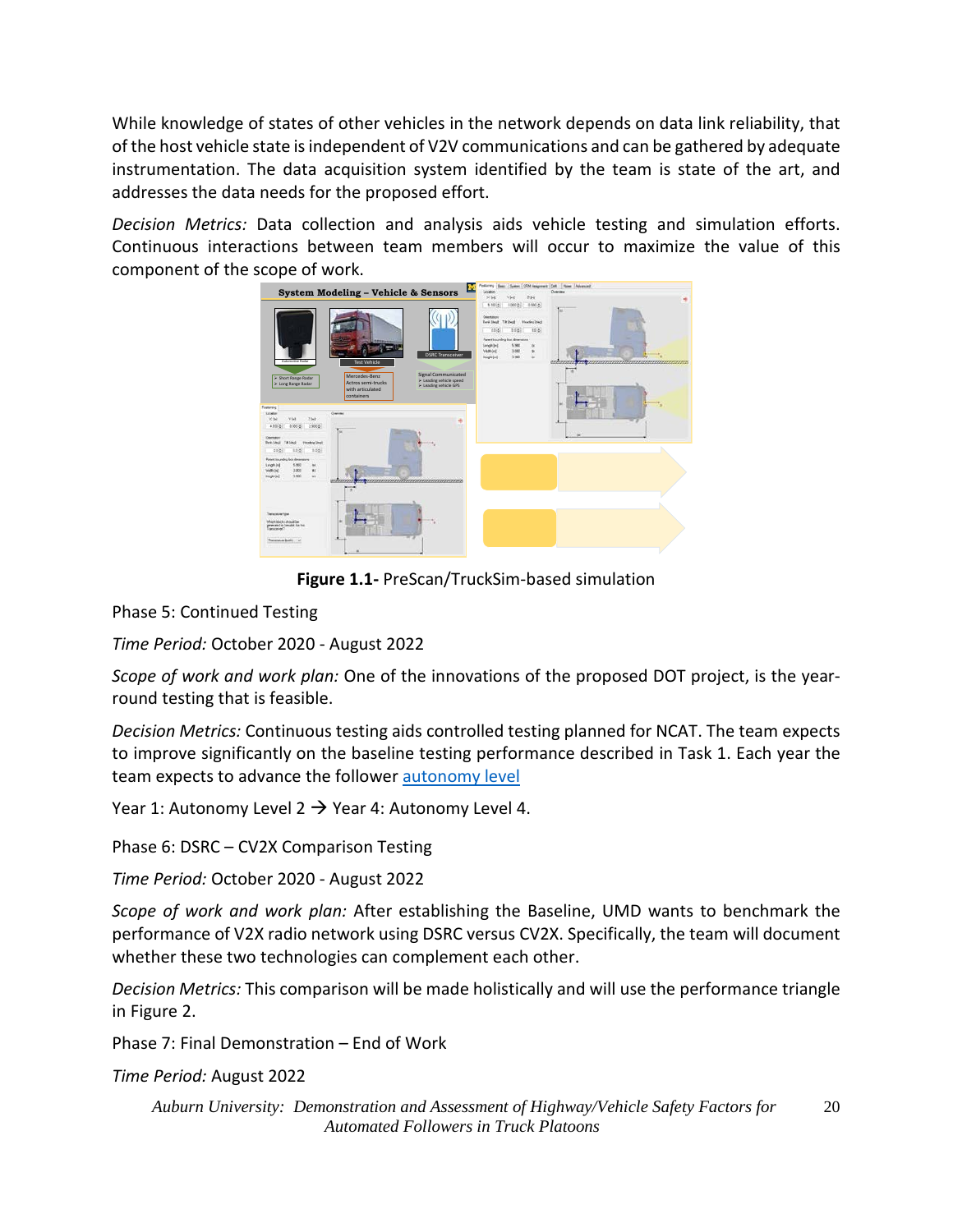*Scope of work and work plan:* At the end of Year 3, a DFP truck convoy demonstration will be held. This demo will showcase the progress achieved during the proposed three year project. The ultimate goal being Level 4 Autonomy capability for the follower truck(s).



**Figure 1.2-** Performance metrics for comparing DSRC and CV2X.

# **Human Factors Evaluation of Lead AFTP Driver**

Task: A Study of Driver Vigilance and Fatigue while Platooning

Background: Research has consistently demonstrated the connection between fatigue, vigilance, and safety for truck drivers (e.g. Boyce, 2016). The consensus is that additional research is needed to fully understand driver fatigue, and its connection to safety outcomes. The National Academies of Sciences, Engineering, and Medicine (2016) have published a report outlining the research needs related to driver fatigue and highway safety. The U.S. Department of Transportation has researched ways to reduce fatigue and improve safety outcomes (e.g. Dinges et al., 2017), and researchers have explored the efficacy of using various alert systems in the vehicles (e.g. Ferreira, et al., 2019).

Fatigue in truck drivers is multifaceted. Wise, Heaton, and Patrician (2019) conducted a metaanalysis of fatigue research related to long-haul truck drivers, and concluded that there are four primary dimensions of fatigue for this population: behavioral, cognitive, emotional, and physical. Of these dimensions, physical and cognitive are most closely related to driver safety and performance. Physical fatigue includes attributes such as tiredness and lethargy, whereas cognitive fatigue includes attributes such as impaired alertness and decreased concentration (Wise, et al., 2019).

Platooning could pose additional challenges to the truck driver, whether they are in a leader or follower position (Calvert, et al., 2018). These challenges drive the need for additional research to inform the design of platooning technology, displays, and policies. While research is being done in the area of platooning safety, much of the empirical research is being conducted using driving simulators as opposed to field studies (e.g. Lee, et al., 2018), or evaluating trailing drivers in a platoon as opposed to lead drivers (e.g. Heikoop, et al., 2017).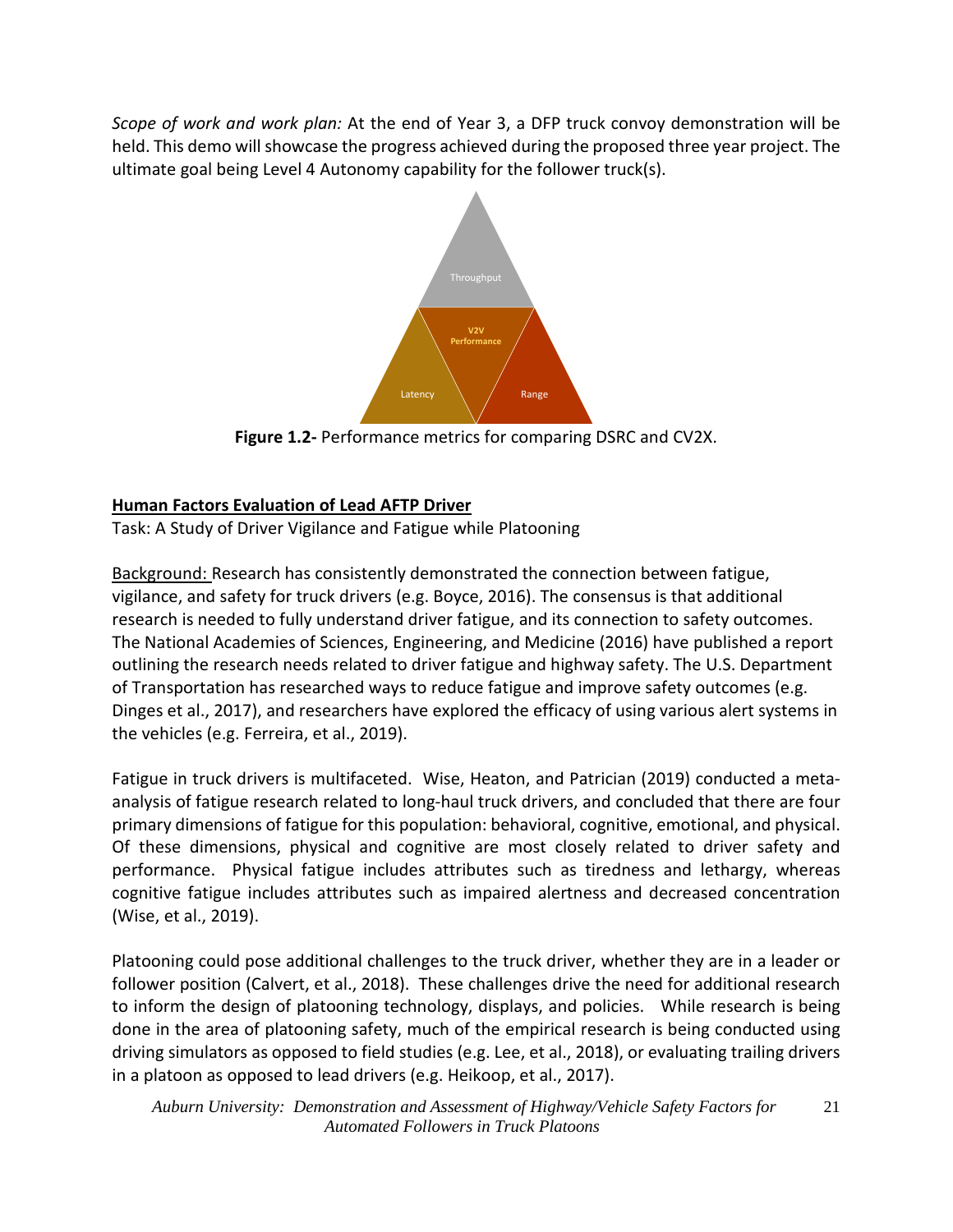## Objective:

The objective of this portion of the study is to quantify vigilance, mental fatigue, and physical fatigue of the lead platoon driver over time. This research is motivated by the increased responsibilities of the lead driver when operating with automated follower vehicles. The results will be used to inform work schedules, in-cabin interventions, and display designs to maintain driver effectiveness.

Methods: Lead platoon drivers will be studied in a closed-system experiment at the National Center for Asphalt Technology (NCAT) test track at Auburn University, as well as field test using rural highways in Alabama and Mississippi. During the driving task, the truck driver will not have any in-cab displays regarding the trailing vehicles, nor will the driver receive any alerts or interventions for fatigue and vigilance. This will allow us to baseline vigilance and fatigue for platooning drivers, and identify areas in need of improvement. A mixed-methods study design will be employed to quantify vigilance, mental fatigue, and physical fatigue. All qualitative measures (e.g. surveys, interviews) will take place when the driver is out of the truck cab (e.g. before/after a drive, during a break). All quantitative measures (e.g. eye movement, posture) will be collected continuously during each drive trial. Table 1.5 presents an overview of the measures that will be collected during both the controlled (test track) and field (highway) studies.

| <b>Trial Phase</b> | <b>Measures</b>                                            |  |  |  |  |  |  |
|--------------------|------------------------------------------------------------|--|--|--|--|--|--|
| Pre-Drive          | Brief Psychomotor Vigilance Task (PVT-B)                   |  |  |  |  |  |  |
| and Breaks         | <b>Stanford Sleepiness Scale (SSS)</b>                     |  |  |  |  |  |  |
|                    | <b>NASA-TLX Questionnaire</b>                              |  |  |  |  |  |  |
|                    | Maximal Voluntary Isometric Contraction (MVIC) of Neck and |  |  |  |  |  |  |
|                    | <b>Upper Extremity Muscles</b>                             |  |  |  |  |  |  |
| Drive              | Eye Movement                                               |  |  |  |  |  |  |
|                    | Neck and Upper Extremity Posture                           |  |  |  |  |  |  |
|                    | Neck and Upper Extremity Muscular Exertion and Fatigue     |  |  |  |  |  |  |
|                    | Seat and Back Pressure                                     |  |  |  |  |  |  |
|                    | <b>Heart Rate</b>                                          |  |  |  |  |  |  |
| Post-Drive         | <b>PVT-B</b>                                               |  |  |  |  |  |  |
|                    | <b>SSS</b>                                                 |  |  |  |  |  |  |
|                    | <b>NASA-TLX Questionnaire</b>                              |  |  |  |  |  |  |
|                    | <b>MVIC of Neck and Upper Extremity Muscles</b>            |  |  |  |  |  |  |
|                    | Semi-structured Driver Interview                           |  |  |  |  |  |  |

**Table 1.5-** Measures for driver fatigue and vigilance

Vigilance will be measured using the brief psychomotor vigilance task (PVT-B). In this test, participants respond to a visual stimulus that randomly appears on a screen, and reaction time is measured. The brief form of the test that will be used lasts three minutes. The PVT has been used successfully to measure vigilance for driving tasks. The semi-structured driver interview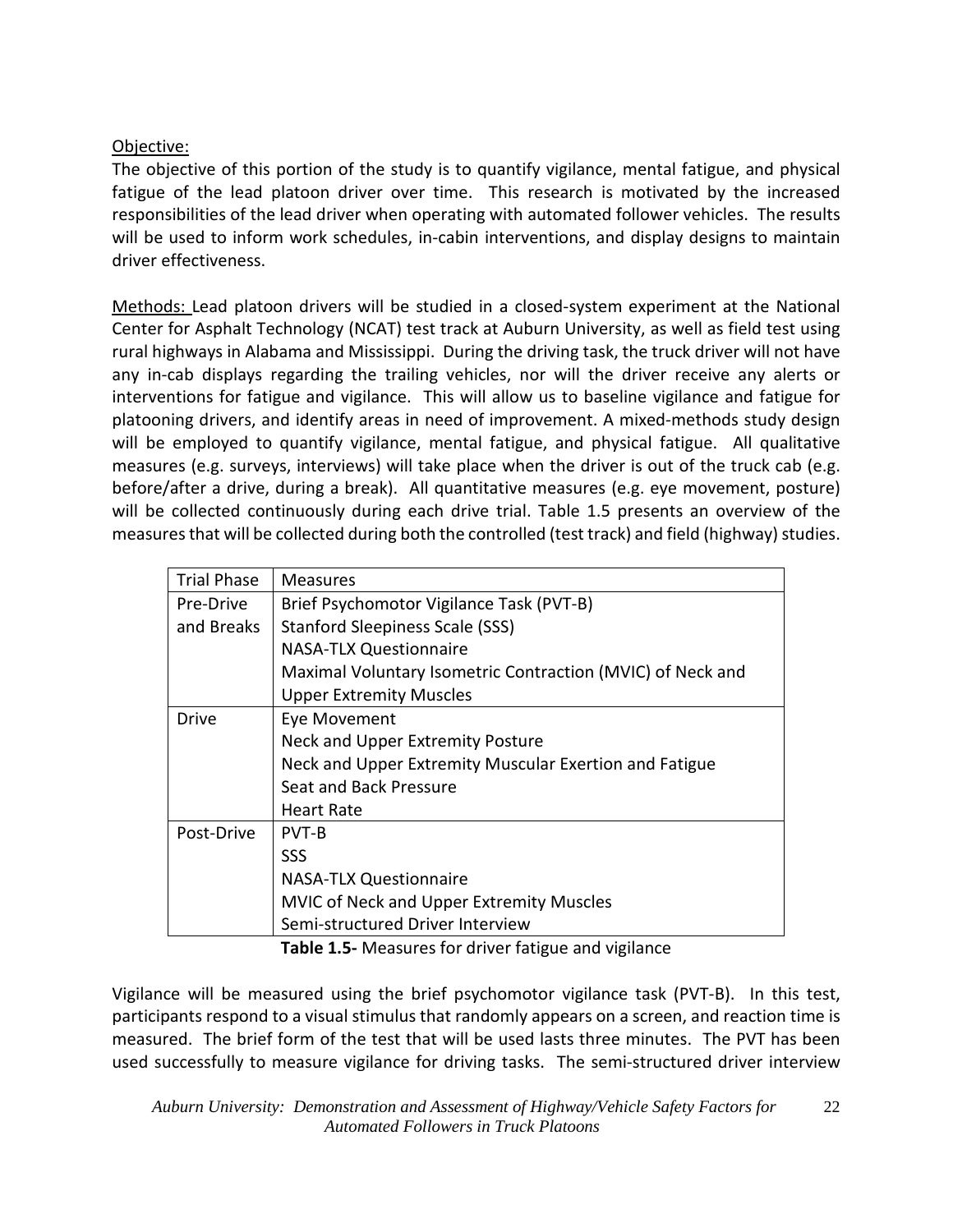after the drive is complete will be used to capture the driver's perspectives on the platoon driving task, including information and task needs.

Mental fatigue will be measured using the Stanford Sleepiness Scale (SSS) in concert with the measurement of mental workload using the NASA-TLX questionnaire. These measures have been used successfully in driver fatigue research and provide valid subjective measures of fatigue. For objective measures of mental fatigue, we will rely on the tracking of driver eye movement during the driving task. Multiple eye movement measures will be evaluated, including pupil diameter, number of on-road fixations, fixation duration, blink frequency, blink duration, closure duration, and PERCLOS (percentage of eyelid closure over the pupil). This data will be collected using ADAM. The evaluation of eye movements to quantify mental fatigue in drivers has been successful in past studies.

ADAM will provide a comprehensive Driver Monitoring System (DMS) utilizing both open and closed loop techniques to provide driver cognitive performance measurement data. In addition, ADAM's DMS will incorporate existing DMS functionality such as driver drowsiness monitoring, postural position sensing, and head and eye tracking. Along with the research team's analysis of the raw eye tracking movement data collected during the driving task, ADAMs proprietary software will provide additional information about the personalized cognitive performance data for the driver. Multiple eye movement measures will be evaluated, including pupil diameter, number of on-road fixations, fixation duration, blink frequency, blink duration and closure duration. This data will be collected using and automotive Driver Facing Camera (DFC) and Electronic Control Unit (ECU) together with on-board data logging and storage capabilities.

Additionally, ADAM's software will provide progressive data to create a profile of the drivers baseline for cognitive capacity, in real-time this measure can be taken to establish the deviation from the baseline. This allows a threshold to be set where a certain percentage of deviation from the baseline can be considered as a means of providing a sophisticated driver warning system. The intent of this feature of the ADAM technology is detect severe cognitive impairments (which may be due to alcohol or substance abuse, or even extreme sleep deprivation) and provide a driver capable/incapable warning.

Physical fatigue will be quantified by neck and upper extremity posture, muscular exertion levels assessed using electromyography (EMG) of the neck and upper extremity muscles, seat pressure differences in both seat pan and back rest, as well as using heart rate monitoring for variability. These measures, specifically the EMG measures and heart rate variability (HRV) have been successfully used in driver fatigue research. To assess neck and upper extremity posture, video of the driver from the lateral aspect (right side of the driver) will be captured and used with MaxTRAQ biomechanical software (Innovision Systems, Inc., Columbiaville, MI) to quantify neck flexion/extension and right shoulder and elbow flexion/extension angles. Kinematic analysis of joint angles over the duration of the drive will be quantified to identify percent of time in extremes of flexion/extension angles. Muscle activity from right and left anterior deltoid (AD), upper trapezius (UT), biceps brachii, and splenius capitis (SC) will be collected during the drive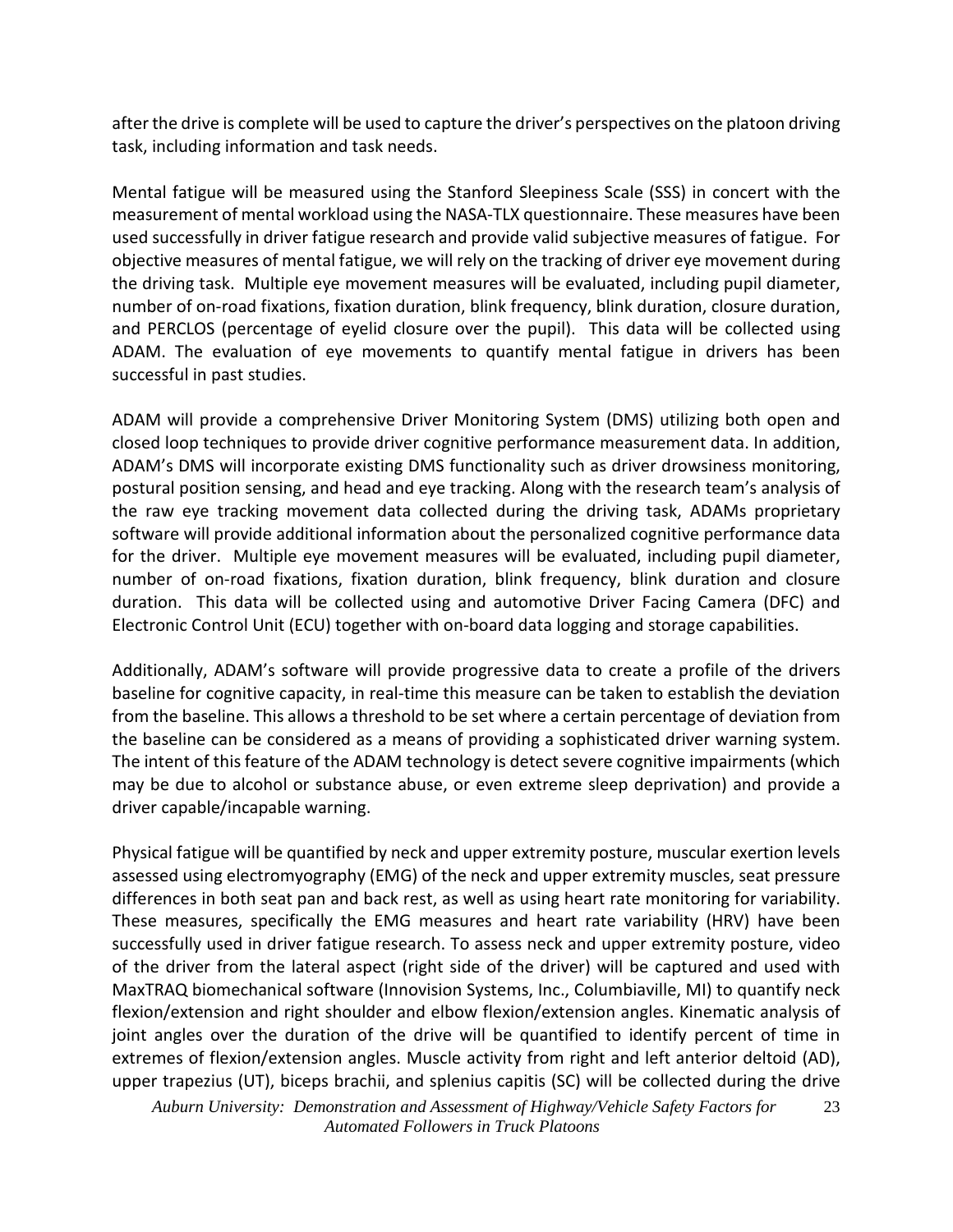using an 8-channel Noraxon DTS wireless EMG system (Noraxon, Scottsdale, AZ). Dual bi-polar electrodes will be placed on the muscle bellies of each muscle and muscle activity recorded during 3 trails of 3-second maximal voluntary isometric contraction (MVIC) of each muscle prior and after the drive and during the drive in 10-minute increments of the drive duration. To identify seating posture and fatigue, two FSA 4.0 (Manitoba, Canada) pressure mats will be used to quantify seat pressure in mmHg with one placed on the seat pan and the other on the back rest. Seat and back pressure mapping associated with ischial tuberosity and mid-back will be continuously measured throughout the drive duration at 5 Hz. Mean average and maximum seat pan and seat back pressures will be quantified. Additionally, heart rate during the drive will be measured using a heart rate monitor (Polar, Bethpage, NY) and measures of maximum, minimum, range and HRV will be used to quantify the physiological measure of the workload.

## **Examination of Support to AFTP Platoon Lead Driver via Smart Connected Infrastructure at Merge Points**

At Auburn University, we want to examine merging efficiency when a platoon driver has advance I2V information about vehicles entering the highway via on-ramps – traveler information messages (TIMs) communicated to the trucks from road-side units (RSUs). We postulate that this information will be much more important to a Automated Follower platooning than one in which a human rear truck driver can adapt to traffic.

To created a connected V2X environment, UM-Dearborn designing and fabricating a RSU trailer will be duplicated and stored locally at other team member locations. The trailer will have a 20' collapsible telescoping mast on which will be mounted a time-of-flight (ToF) sensor (infrared/radar) to detect the presence of vehicles on the on-ramp. Also mounted on that mast is an RSU, that will broadcast "vehicle entering" information as a TIM.

Our physical testing and simulation involves the ability of the AFPT to operate safely with and without this advance TIM. We are not aware of this type of fine-grained information being created and sent to vehicles to help make control decisions on acceleration/deceleration/lanechange.

## *1.6.3. Approach to Address Legal, Regulatory, Environmental, or Other Obstacles Due to Federal, State, or Local Requirements*

The proposed demonstration does not require exemption from the Federal Motor Vehicle Safety Standards (FMVSS), Federal Motor Carrier Safety Regulations (FMCSR), or any other regulation.

#### *1.6.4. Possible Need for Exception Under the Buy American Act or Terms of NOFO Clause Section F, Paragraph 2.J. Entitled "BUY AMERICAN AND DOMESTIC VEHICLE PREFERENCES"* The proposed demonstration does not require an exception under the Buy American Act or an exception to the terms of the NOFO Clause at Section F, Paragraph 2.J. entitled BUY AMERICAN AND DOMESTIC VEHICLE PREFERENCES. Per the clause, demonstration activities will be